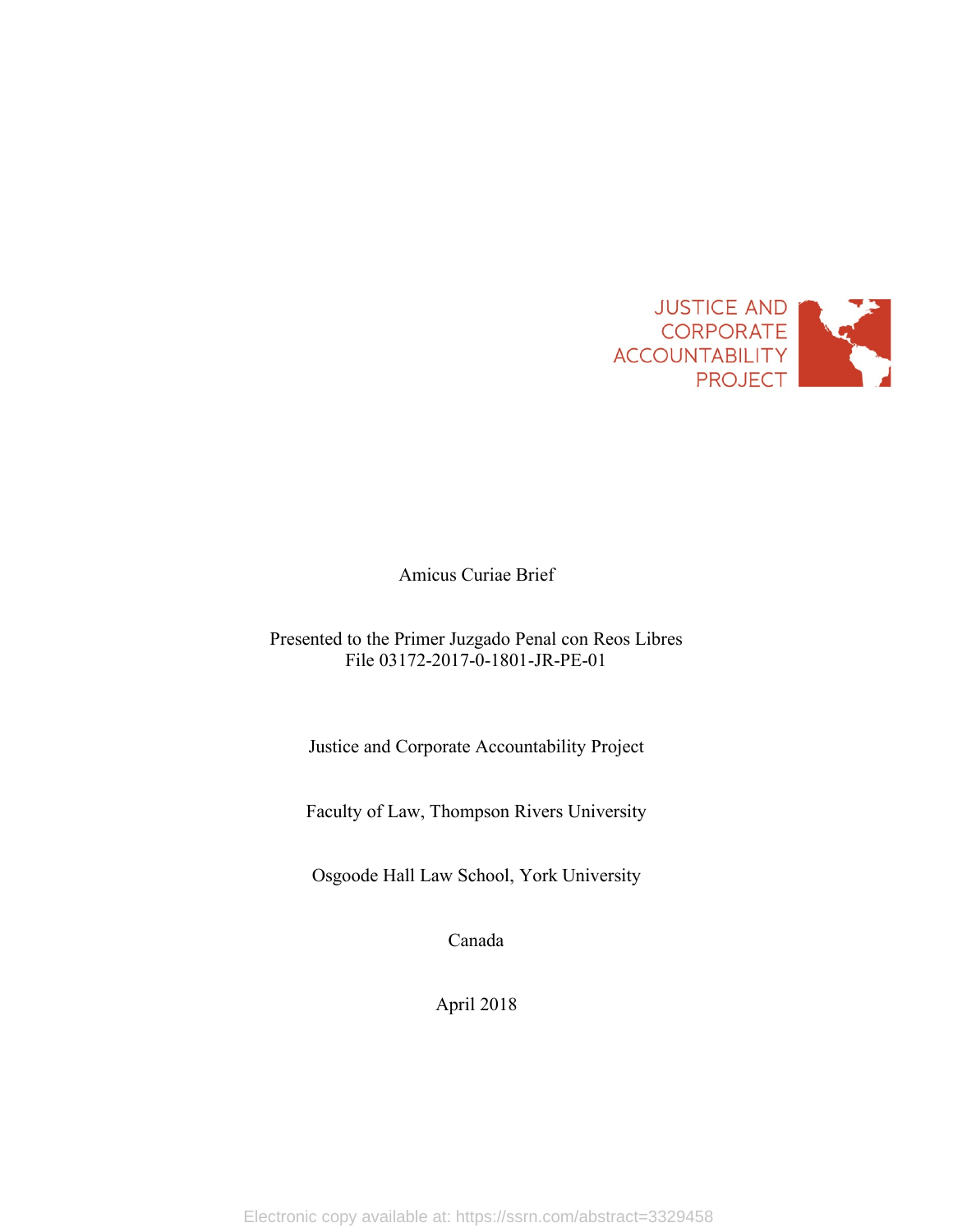# **INDEX**

| $\overline{1}$ .<br>$2^{\circ}$                                    |  |
|--------------------------------------------------------------------|--|
|                                                                    |  |
|                                                                    |  |
|                                                                    |  |
| 3. ARTICLE 13 OF THE AMERICAN CONVENTION (FREEDOM OF EXPRESSION)13 |  |
| 4.                                                                 |  |
|                                                                    |  |
|                                                                    |  |
|                                                                    |  |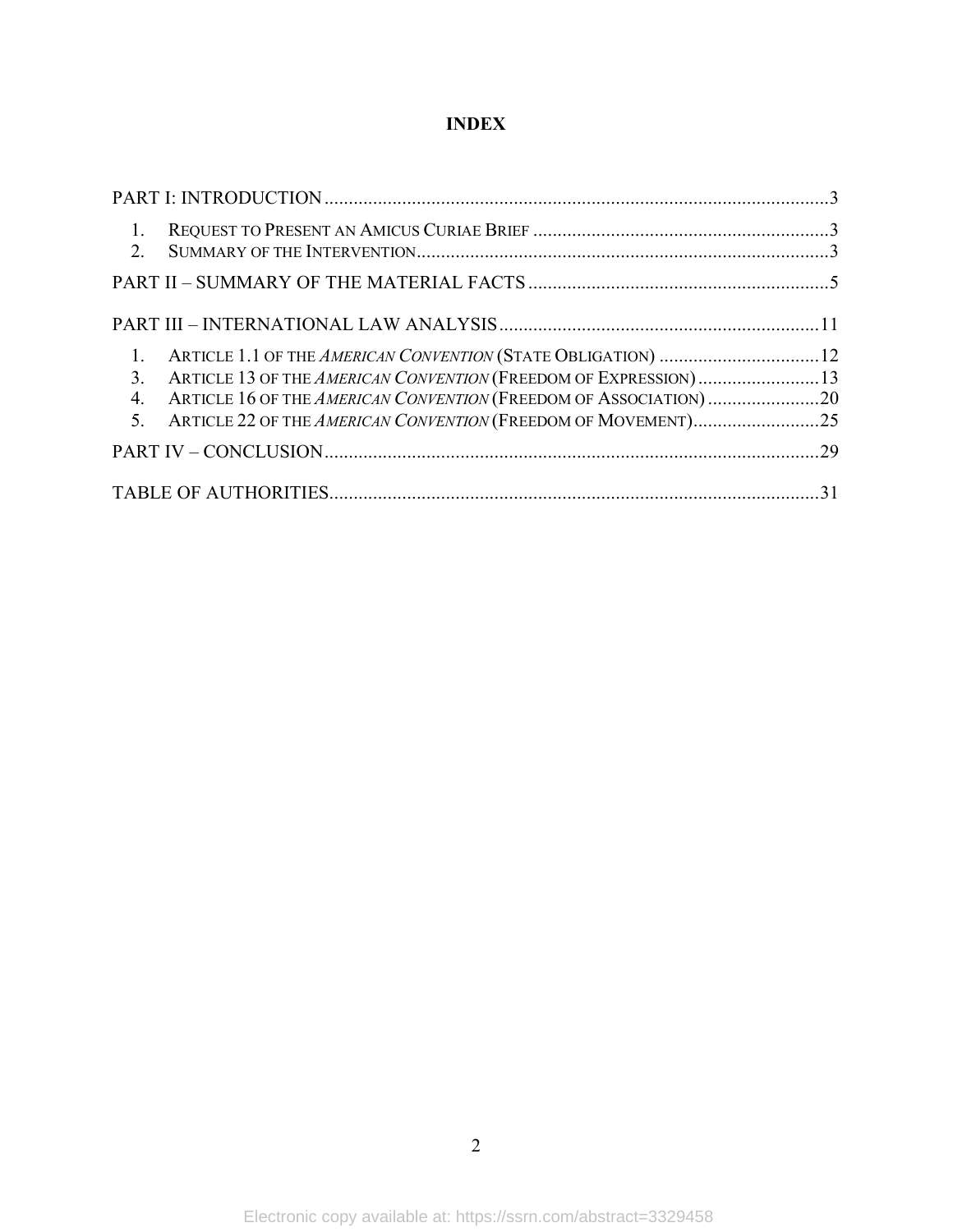# **PART I: INTRODUCTION**

# **1. Request to Present an Amicus Curiae Brief**

- 1. Distinguished Justice of the Primer Juzgado Penal con Reos Libres: we, Charis Kamphuis, Assistant Professor at the Faculty of Law at Thompson Rivers University (TRU) and Brandy Falkevitch, law student at TRU, are both Canadian citizens and members of the Justice & Corporate Accountability Project (JCAP), headquartered in Canada. We respectfully submit this *amicus curiae* brief with the objective of offering international law analysis that we believe will be useful for this Court's consideration of Canadian citizen Jennifer Moore's *habeas corpus* claim against the Ministry of the Interior, the Peruvian National Police (PNP), the PNP's Department of State Security of Cusco, and the Cusco Regional Headquarters of the Superintendent of National Migration ("**the Defendants**").
- 2. JCAP is a non-governmental organization composed of Canadian lawyers, law professors and law students. Its membership has knowledge and expertise with regard to the international human rights law regimes that apply to human rights defenders ("HRDs"), Indigenous peoples, Campesino Communities and their relationship with extractive industry projects owned by transnational corporations.

# **2. Summary of the Intervention**

- 3. In this *amicus curiae* brief we offer the Court information about instruments of international law and policy that are relevant to the human rights aspects of Moore's claim. In order to identify the applicable body of international human rights law, we have reviewed official documents pertaining to the actions of the Defendants to apprehend Moore and subsequently prohibit her from re-entering Peru.
- 4. On the basis of the information reviewed, we conclude that the actions and decisions of the Defendants violate the rights to free expression (Article 13), free association (Article 16) and free mobility (Article 22) as protected by the *American Convention on Human Rights*. Additionally, we note that the Defendants' rationale for the ban on Moore in the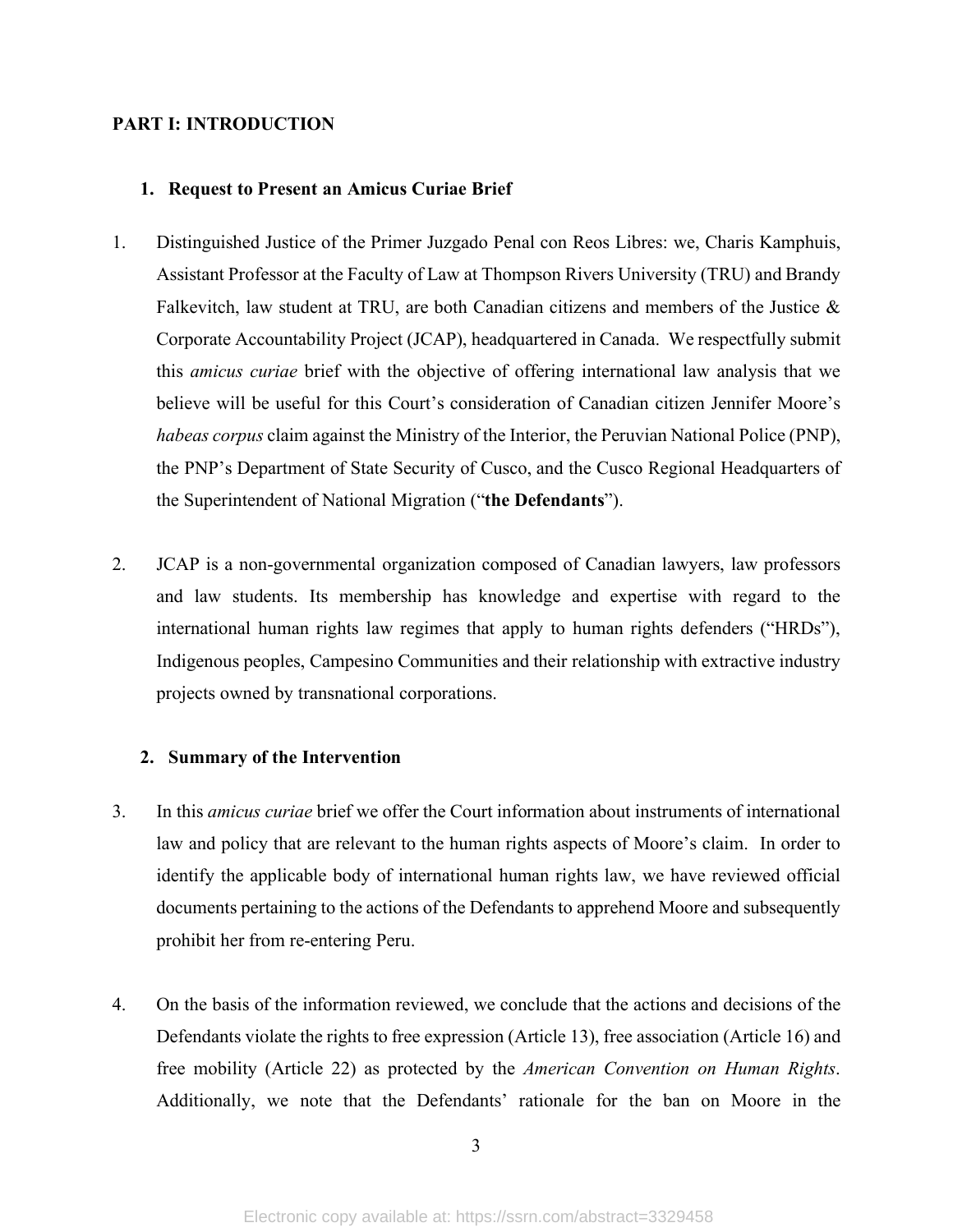circumstances of this case has the potential to adversely affect the human rights of anyone who visits Peru on a tourist visa and shares information or expresses views that are critical of the PNP or foreign mining companies. This highlights the international importance of this case.

- 5. Referring to Article 13, we conclude that the Defendants' actions are not justified on the basis of public order but rather constitute a reprisal against Moore for her role in disseminating a documentary film that is critical of the PNP and Canadian mining company Hudbay Minerals Inc. On this basis, we conclude that the Defendants' actions infringe Moore's right to free expression by limiting her ability to share information and express herself in Peru. These same actions violate the free expression rights of all Peruvians who seek to receive information and communicate with Moore in person.
- 6. Referring to Article 16, we conclude that the Defendants' decision to ban Moore from Peru prevents her from associating directly with her Peruvian collaborators, including HRDs, organizations and communities. This violates Moore'sright to free association and the rights of all Peruvian's who wish to associate with her. Referring to Article 22, we observe that the Defendants' actions generated a climate of fear that caused Moore to flee the country. We also conclude that the decision to issue the migratory alert against Moore was not made in accordance with law, including basic principles of procedural fairness and the respect for human rights. For these reasons, we believe the Defendants have also violated Moore's freedom of movement as protected by the *American Convention*.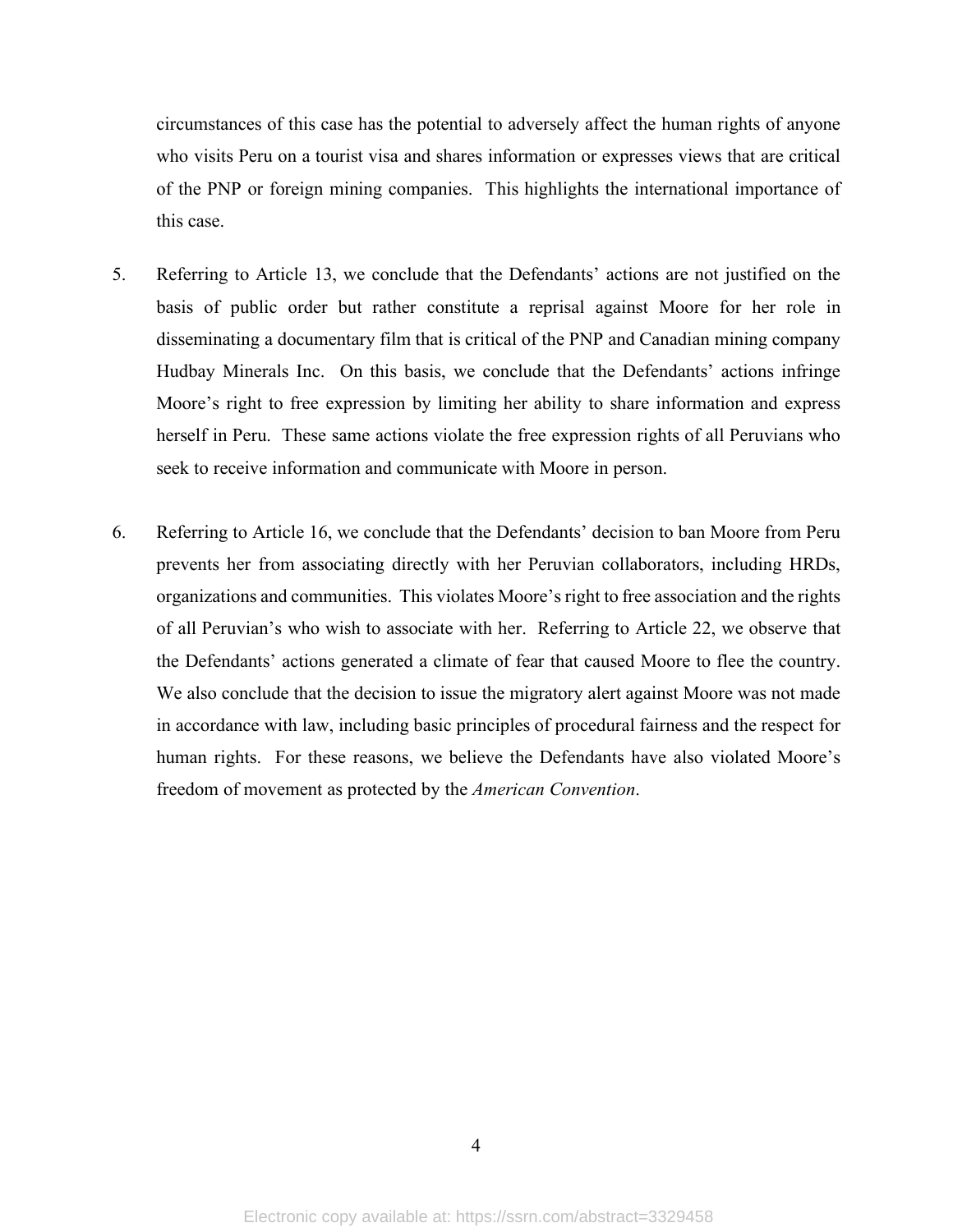# **PART II – Summary of the Material Facts**

- 7. We have identified the facts that underpin Moore's *habeas corpus* claim by carefully reviewing the official Peruvian State documents that we cite throughout this *amicus curiae* brief. We have also reviewed other publicly available materials including those produced to date in the legal proceedings related to Moore's *habeas corpus* claim. Finally, we have viewed the documentary film at the centre of this case. This section will summarize and synthesize the relevant facts that we have identified in all of these materials and that form the basis of our legal analysis.
- 8. Jennifer Moore is a Canadian citizen and has been the Latin America Program Coordinator for MiningWatch Canada since 2010. With respect to her work in relation to Peru, Moore supports communities, organizations, and networks struggling with mining conflicts.<sup>1</sup> Moore's work focuses on documenting human rights violations and helping those affected to seek remedies. This qualifies Moore as a human rights defender ("**HRD**").
- 9. On April 15, 2017, Jennifer Moore and John Dougherty arrived in Peru with tourist visas. The purpose of their trip was to publicly screen the documentary *Flin Flon Flim Flam (Hudbay's Hoax) (El Fraude de Flin Flon).*2 Dougherty is an American citizen and the documentary film maker. The documentary examines the worldwide operations of Torontobased mining company Hudbay Minerals Inc.<sup>3</sup> It features a number of testimonials and interviews that describe community dissatisfaction with Hudbay's mining projects in Canada, Peru, Guatemala and the United States.<sup>4</sup> The documentary also depicts some of the community and Indigenous protests that have occurred in Canada, Peru and Guatemala due to unresolved human rights and environmental concerns with Hudbay.

 <sup>1</sup> *MiningWatch Canada*, online at <https://miningwatch.ca/users/jen>.

<sup>2</sup> La demanda de hábeas corpus preventivo e innovatio de Jennifer Moore at 5 [*Habeas Corpus Moore*].

<sup>&</sup>lt;sup>3</sup> John Dougherty, "InvestigativeMEDIA releases online version of Hudbay Minerals documentary "Flin Flon Flim" Flam"" (31 December 2015) InvestigativeMEDIA (website), online

<sup>&</sup>lt;http://www.investigativemedia.com/investigativemedia-releases-online-version-of-hudbay-mineralsdocumentary/> [*Documentary*].

<sup>4</sup> *Ibid*.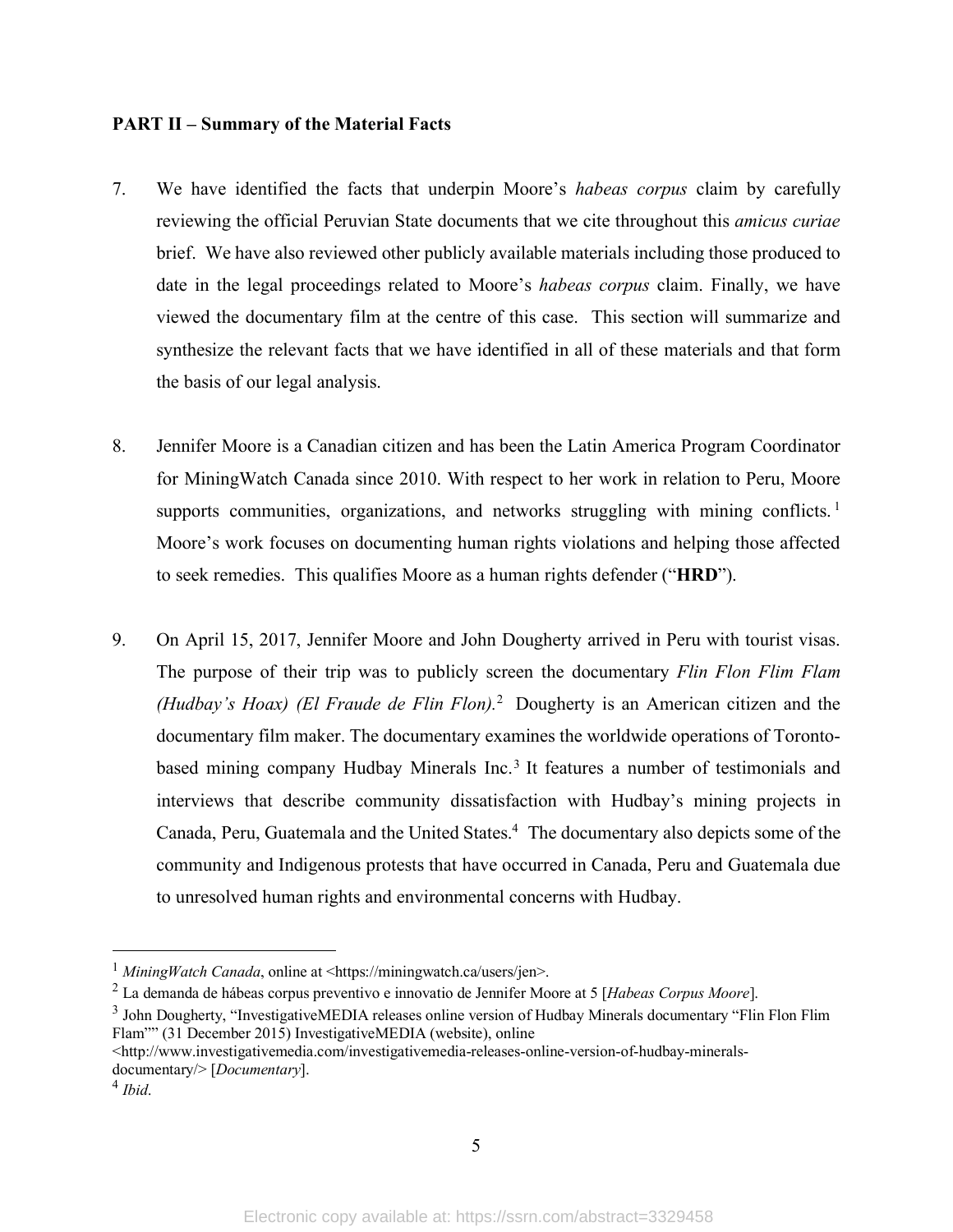- 10. The documentary includes footage of Hudbay's Constancia mine, located in the districts of Velille, Livitaca and Chamaca in the province of Chumbivilcas in the Cusco region of Peru.<sup>5</sup> In its coverage of the Constancia mine, the documentary is critical of Hudbay's relationship with local communities and of the company's contractual relationship with the Peruvian National Police ("PNP") force. The documentary is also critical of PNP officers' treatment of Campesino protesters and it records their allegations of police brutality.6 In viewing the documentary, we conclude that its depiction of protests does not incite violence. Rather, the documentary categorically condemns violence and expresses concern for human rights and the environment.
- 11. Moore and Dougherty facilitated and supported screening the documentary in Peru in order to inform Peruvians and those directly impacted by Hudbay's Constancia mine of widespread concerns with the company's record on community consultation and consent, the environment, and relationship with security forces.
- 12. Prior to Moore's arrival in Peru, a Peruvian online media site personally named Moore and published unfounded allegations that the anticipated screenings of *Flin Flon Flim Flam* represented a new strategy and ambush by a so-called "radical anti-mining movement" against mining investments in Peru.<sup>7</sup> According to Police Report  $N^{\circ}$  13, these allegations led the PNP to begin inquiring into Moore's presence in Peru and PNP officers undertook to surveil her activities while in the country and while screening the documentary.<sup>8</sup>

 <sup>5</sup> CONVENIO INTERINSTITUCIONAL QUE CELEBRAN HUDBAY PERÚ SAC – "PROYECTO CONSTANCIA" Y LA POLICÍA NACIONAL DEL PERÚ – (REGION POLICIAL SUR ORIENTE) at 2 [*Hudbay-PNP Contract*].

<sup>6</sup> *Documentary, supra* note 3. 7 *El Montonero*, "Preparan emboscada contra Hudbay Constancia"*,* April 10,

<sup>2017,</sup> <http://elmontonero.pe/politica/preparan-emboscada-contra-hudbay-constancia>.

<sup>8</sup> *Informe N° 13-2017-VII-MACRO-REGPOL-CUSC-APU/RP-CUSCO-DEPSEEST/SECC.EXTR* [22 April 2017] National Peruvian Police, Cusco Region Police, Immigration Matters-Cusco, Chief, Jorge W. Venero Flores and Edgar E. Abarca Lezama at page 4 [*PNP Report*].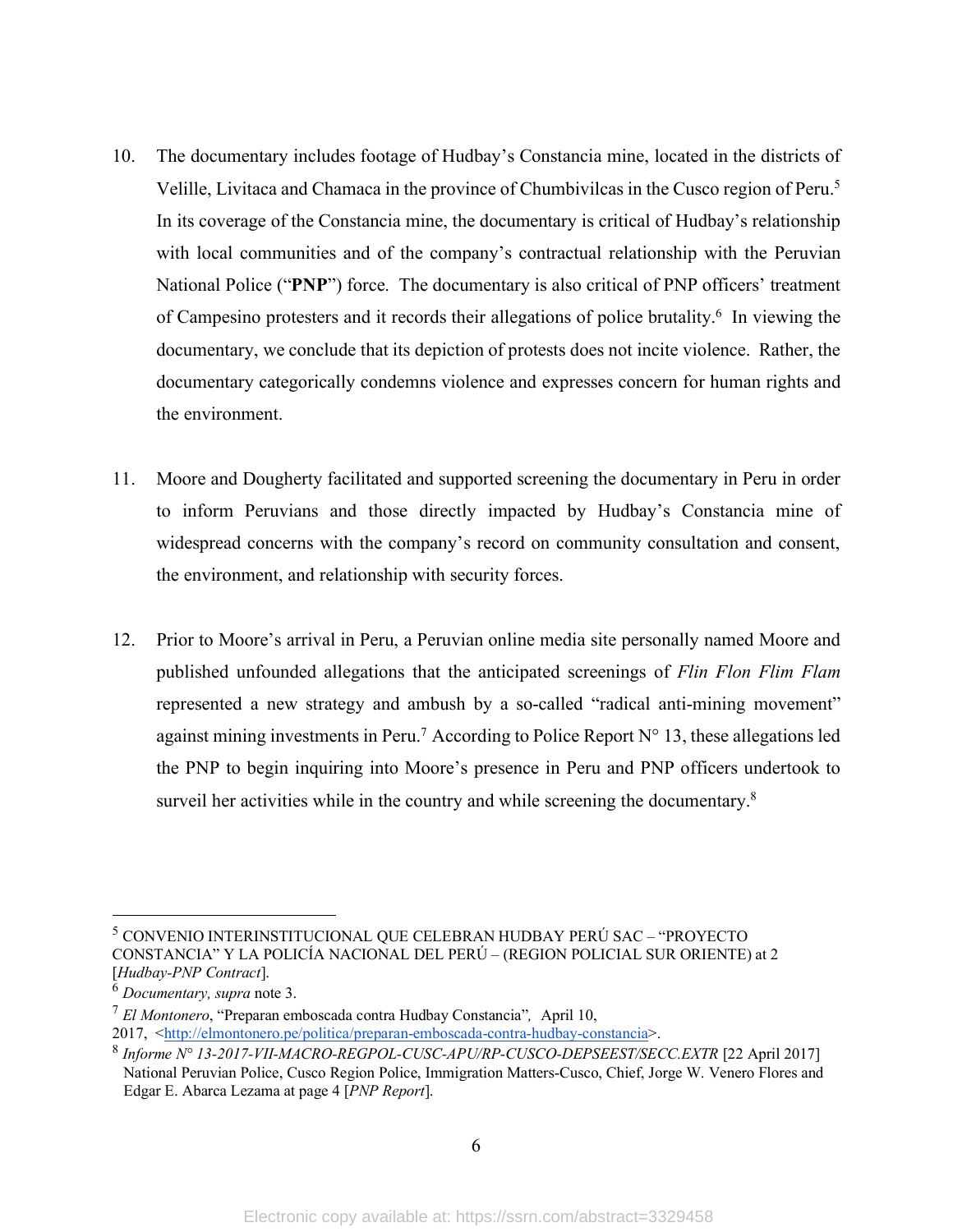- 13. From April 18 to 20, 2017, Moore accompanied screenings of the documentary in the towns of Chamaca and Velille, located in the very districts where Hudbay's Constancia mine carries on operations. Materials related to the film were also distributed in the town of Santo Tomas, located in the district of Santo Tomas, which neighbours the Constancia mine site.9 According to Moore, the screenings were conducted with the knowledge of municipal authorities<sup>10</sup> and were also known to the public. Police Report  $N^{\circ}$  13 acknowledges that Moore disclosed the purpose of the documentary screening to the municipal authorities of Chamaca.11 The itinerary for the screenings was well publicized and a press conference in preparation for the screening in the city of Cusco was well attended.
- 14. During the screenings, Moore became aware that unidentified individuals were surveilling her,<sup>12</sup> that PNP officers had questioned her colleagues,<sup>13</sup> and had visited her hotel in Santo Tomas to gather information about her.14
- 15. On Friday April 21, 2017, the documentary was screened in the city of Cusco. While Moore and Dougherty were leaving the screening venue, PNP and National Supervision of Migration officers, surrounded and apprehended them. According to Police Report  $N^{\circ}$  13, the officers asked for their identification and transported them to the Department of Security in order to verify their migratory status in Peru.<sup>15</sup> While Moore was in custody, officers asked her many questions about her activities, but no charges were laid against her and after several hours she was released.<sup>16</sup>
- 16. On Saturday April 22, 2017, the day after Moore's apprehension, the PNP issued Police Report  $N^{\circ}$  13 which concluded that Moore's activities in facilitating and supporting the

<sup>13</sup> *Ibid* (in Veliile).

 <sup>9</sup> *Habeas Corpus Moore, supra note* <sup>2</sup> at page 5.

<sup>10</sup> *Ibid.*

<sup>11</sup> *PNP Report, supra* note 8.

<sup>12</sup> *Habeas Corpus Moore, supra note* 2 (in Chamaca).

<sup>14</sup> *Ibid* at pages 5 and 6 (in Santo Tomas).

<sup>15</sup> *PNP Report, supra* note 8 at page 2.

<sup>16</sup> *Habeas Corpus Moore, supra* note 2 at page 8.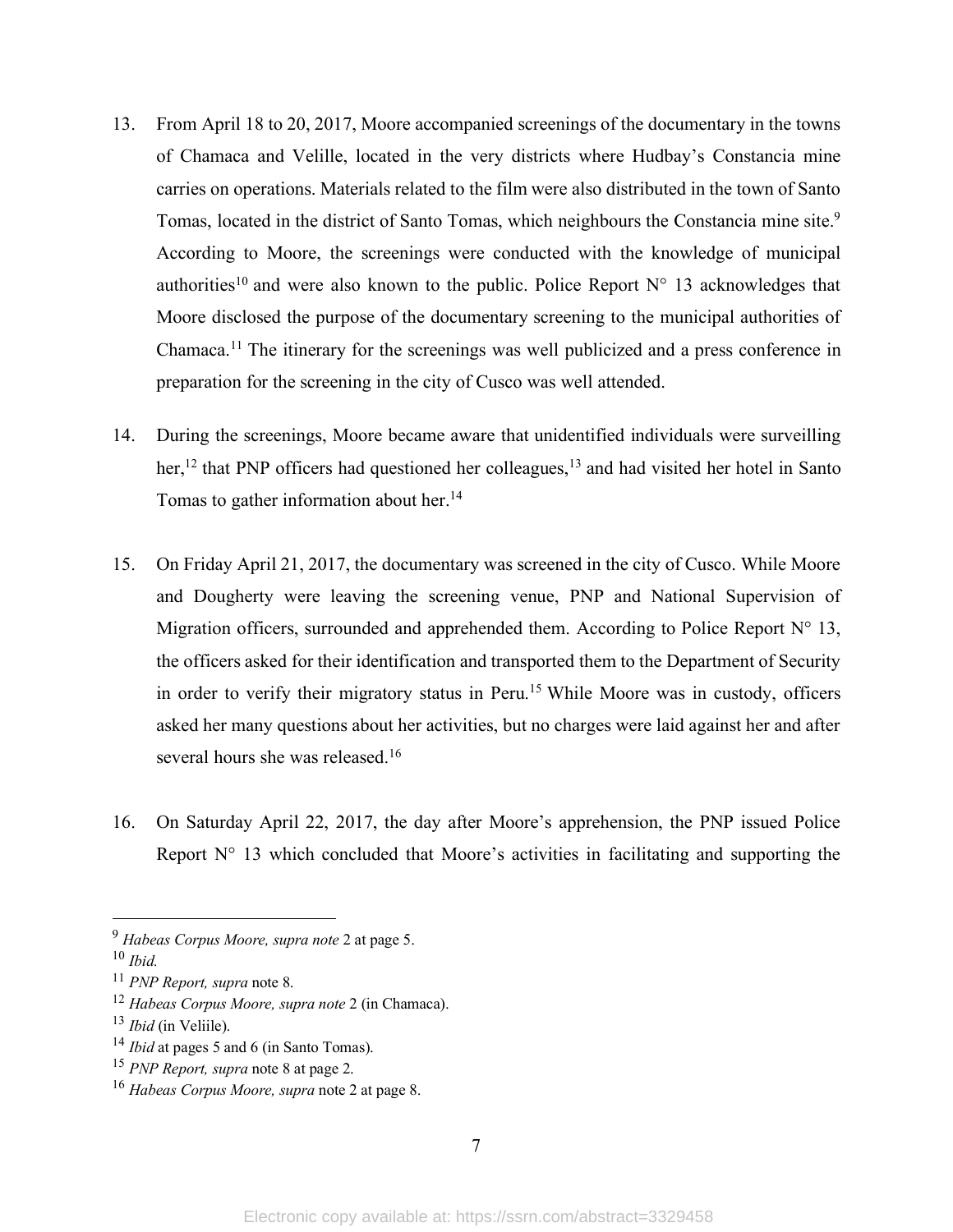documentary screenings, including speaking at the screenings, violated Peruvian law.17 In making this finding, the PNP referred to Legislative Decree  $N^{\circ}$  1350 which sets out the scope of permissible activities for tourists in Peru.18 The Report did not identify specifically how the documentary screening activities were inconsistent with the aforementioned decree.

- 17. That same day, the Peruvian Ministry of the Interior ("**Ministry**") published a statement on its website justifying the detention of Moore and Dougherty by the PNP. The statement alleged that by publicly disseminating the documentary, Moore was inciting the Peruvian population to violence and to oppose Canadian mining activity, including Hudbay's activities specifically, and as such was threatening public order. According to the statement, Moore violated the terms of her tourist visa when she supported and facilitated the documentary screenings.19
- 18. The circumstances of her apprehension and the public statement by the Ministry led Moore to believe that she was no longer safe in Peru and she left the country the following day, on Sunday April 23, 2017, prior to the documentary screening scheduled for the city of Lima for April 25, 2017.20
- 19. The same day that Moore left Peru, Henry Paricahua Carcausto, the Manager of Migratory Services, issued Management Resolution N° 755 on behalf of the National Supervision of Migration.<sup>21</sup> The Resolution adopted the findings made in Police Report  $N^{\circ}$  13 and the Ministry's online statement that Moore and Dougherty had violated Peruvian law and posed a threat to public order. <sup>22</sup> There is no evidence in the Resolution that the National

 <sup>17</sup> *PNP Report, supra* note 8.

<sup>18</sup> Specifically, they referred to Article 45.3 of the Legislative Decree N° 1350 and Articles 151°, 154°, and 156° of the Supreme Decree N° 007-2017-IN – Regulations of the Legislative Decree on Migration.

<sup>&</sup>lt;sup>19</sup> COMUNICADO MININTER N° 008 – 2017, [22 April 2017] Minister of the Interior

<sup>&</sup>lt;https://www.mininter.gob.pe/content/sobre-la-situaci%C3%B3n-migratoria-irregular-de-una-ciudadanacanadiense-y-un-norteamericano>.

<sup>20</sup> *Habeas Corpus Moore, supra* note 2.

<sup>21</sup> *Resolución de Gerencia,* N° 755-2017- MIGRACIONES-SM, [23 April 2017] Migration Services, Henry Paricahua Carcausto.

<sup>22</sup> *Ibid* at page 2.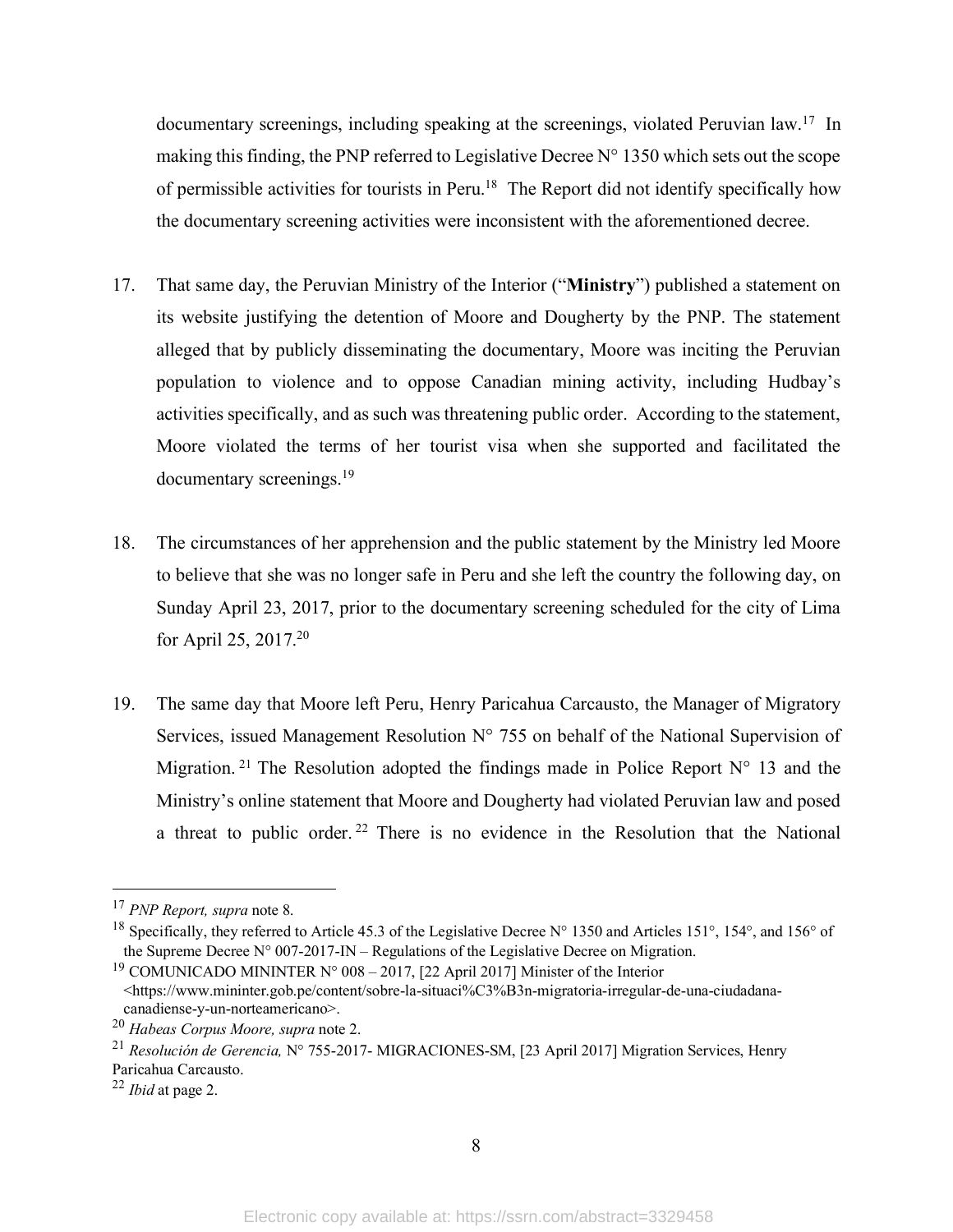Supervision of Migration undertook any further investigation into the matter beyond the activities recorded in Police Report  $N^{\circ}$  13. On this basis, the Resolution set out the decision of the Manager of Migratory Services to issue a migratory alert prohibiting Moore's return to Peru for an indefinite period of time. <sup>23</sup> Notably, the Resolution, as well as Police Report N° 13 were issued by authorities over the weekend.

- 20. In preparing this *amicus curiae* brief, we also reviewed a copy of an agreement between Hudbay and the PNP ("**Hudbay-PNP Contract**" or the "**Contract**") in relation to Constancia Mine. While the copy in our possession is dated March 17, 2013, it contains a clause that allows for annual renewal. In the Contract, the PNP agrees to provide Hudbay with services that are "complimentary" to ordinary police services. This includes protection, surveillance, and security services at Hudbay's installations and "in general in the area of influence of the project."24 Complimentary police services under the Contract further include "the prevention of crimes, acts of vandalism, sabotage, terrorism and or attacks that could befall the project"<sup>25</sup> as well as the "detection of unknown persons in the area of the project".<sup>26</sup> The Contract requires the PNP to provide these services by coordinating with Hudbay's representatives and with due regard for the company's internal norms.27
- 21. The geographical scope of the services provided under the Hudbay-PNP Contract is broad and vague. The Contract defines "project" as any and all mining installations, the area of operation of the mine, its zone of influence and any property in Hudbay's possession located in the districts of Velille and Livitaca.28 Notably, the "zone of influence" of the project is not defined in the Contract. As such, the Contract does not specify precise geographical limits for the provision of "complementary" PNP services to Hudbay.

 <sup>23</sup> *Ibid* at pages 1, 3, 4.

<sup>24</sup> *Hudbay-PNP Contract, supra* note 5 at page 3 (clause 3).

<sup>25</sup> *Ibid* at page 4 (clause 4.1).

<sup>26</sup> *Ibid* at clause 5.1.18.

<sup>27</sup> *Ibid*.

<sup>28</sup> *Ibid* at page 2 (clause 1.2).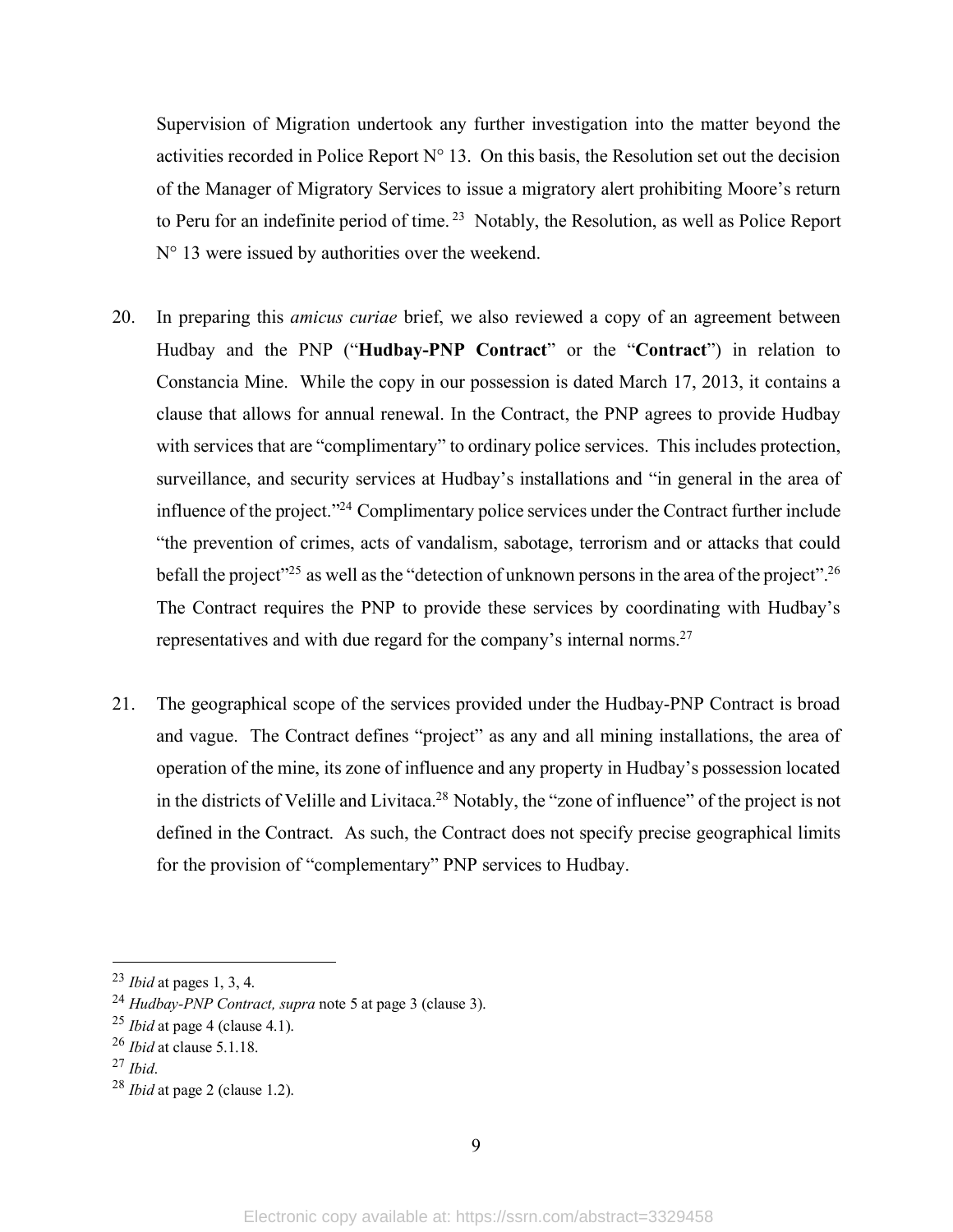- 22. In exchange for these services, Hudbay agrees in the Contract to provide various forms of benefits and financial compensation to PNP officers as well as financial contributions to the PNP as an institution. <sup>29</sup>
- 23. Just a few weeks after the apprehension of Moore, on May 8, 2017 Hudbay issued a public statement on the Business & Human Rights website. In the statement, Hudbay acknowledged that it continues to have "an arrangement with the PNP".<sup>30</sup> This gives rise to a strong inference that the Hudbay-PNP Contract has been renewed annually since 2013 and was in place, with the same or substantially similar terms, at the time of Moore's apprehension.
- 24. The factual record summarized here indicates that the PNP officers involved in Moore's surveillance, apprehension and questioning, and in authoring Police Report  $N^{\circ}$  13, were rendering services within the area of influence of Hudbay's Constancia project. Given that Hudbay and the PNP maintain an "arrangement", it is possible that the PNP officers involved in Moore's case were rendering services to Hudbay pursuant to a contract at the time of the actions in question. Another possibility is that any one of these same officers had benefited from a contractual relationship with Hudbay at some point prior to the facts in question, or perhaps anticipated a contractual relationship with Hudbay in the future.
- 25. It is clear that there was close proximity between the PNP officers who surveilled, apprehended and ultimately made findings against Moore, and Hudbay, the very company that the documentary was criticizing. This proximity between the PNP and Hubday provides important context for our international law analysis of Moore's habeas corpus claim, to which we now turn.

 <sup>29</sup> *Ibid* at art 4.3 and clause 7.2.

<sup>30</sup> BHR Hudbay Reply May 10, 2017 at <https://drive.google.com/file/d/0B04WIWWDw5oGb0FJNHZzTm5TSlE/view>.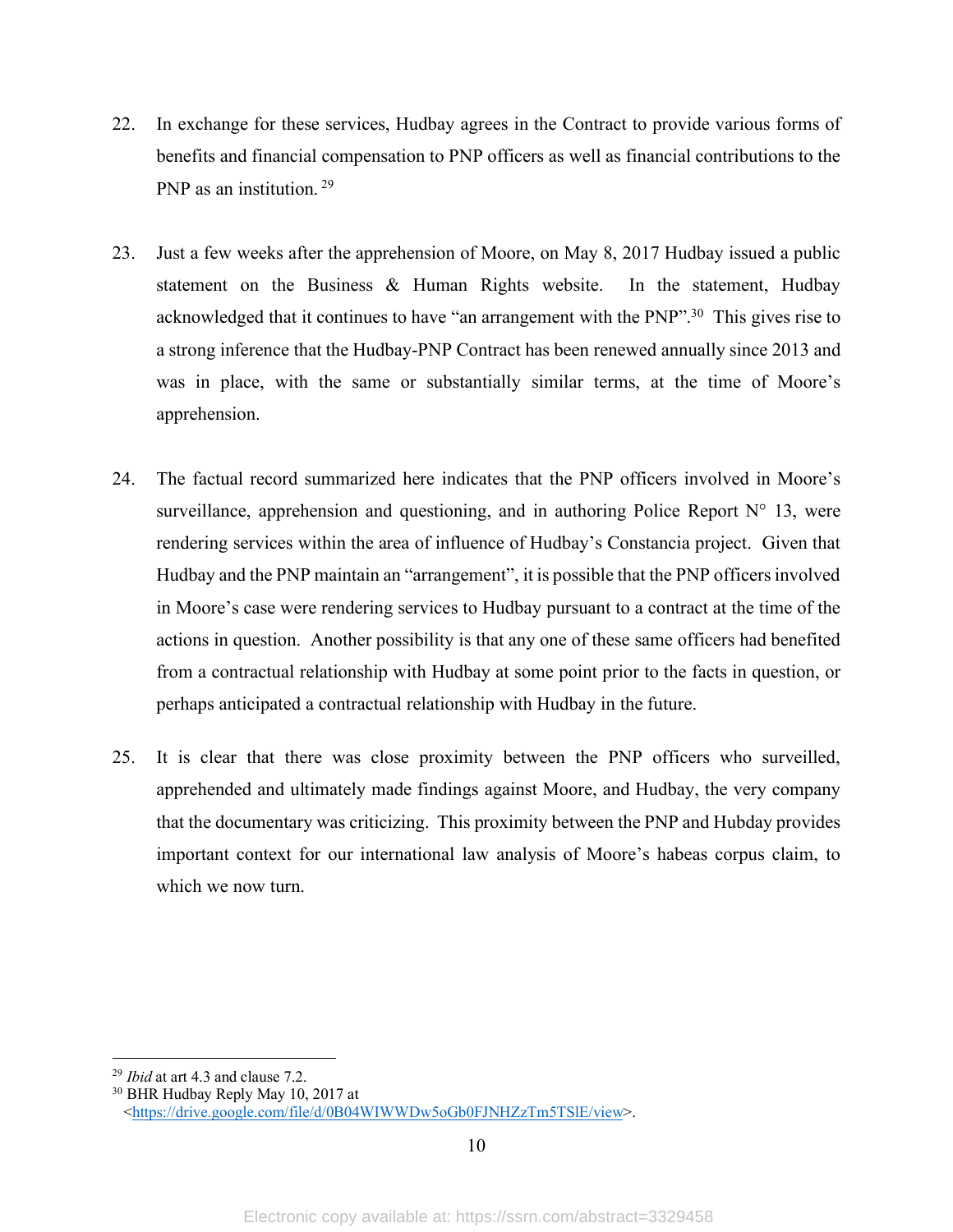# **PART III – INTERNATIONAL LAW ANALYSIS**

- 26. Part Three of this *amicus curiae* brief is dedicated to the following question: did the surveillance and apprehension of Jennifer Moore and the subsequent prohibition on her reentry amounted to a violation of Peru's obligations under the *American Convention on Human Rights*<sup>31</sup> ("*American Convention*")?
- 27. In answering this question, this brief will refer to the jurisprudence of the Inter-American Court of Human Rights ("**Inter-Am Ct HR"** or **"Court**") and reports by the Inter-American Commission on Human Rights ("**IACHR**") that interpret the rights at issue.
- 28. Our analysis ultimately leads us to conclude that the actions of the Defendants have violated Moore's rights to free expression (Article 13), free association (Article 16) and free mobility (Article 22) as protected by the *American Convention*. In our view, the facts strongly support the conclusion that these violations cannot reasonably be justified as part of an effort to preserve public order, but rather are consistent with a growing trend of criminalizing human rights defenders ("**HRDs**") in Peru and in the region.

# **1. Context: International Concern for Human Rights Defenders**

29. International human rights bodies have expressed widespread concern for the mistreatment of HRDs by state actors. In 2013, the UN Human Rights Council urged governments to protect HRDs from abuses arising from judicial and security systems and to grant them the legal guarantees and safeguards set out in international law.32 In a 2015 report on the criminalization of HRDs, the IACHR highlighted the importance of this issue in the Americas.<sup>33</sup> In a 2016 report on Indigenous peoples and extractive industries in the

 <sup>31</sup> OAS, General Assembly, *American Convention on Human Rights, "Pact of San Jose", Costa Rica*, November 22, 1969 [*American Convention*].

<sup>&</sup>lt;sup>32</sup> Protecting human rights defenders, GA Res 22/6, UN Human Rights Council GAOR, 68<sup>th</sup> Sess, Supp No 53, 47<sup>th</sup> Mtg, UN Doc A/68/53 (2013) 24 at 26-29.

<sup>33</sup> OAS, Inter-American Commission on Human Rights, *Criminalization of the Work of Human Rights Defenders,* OR OEA/Ser.L/V/II./doc. 49/15 (2015) [*Criminalization of HRDs*].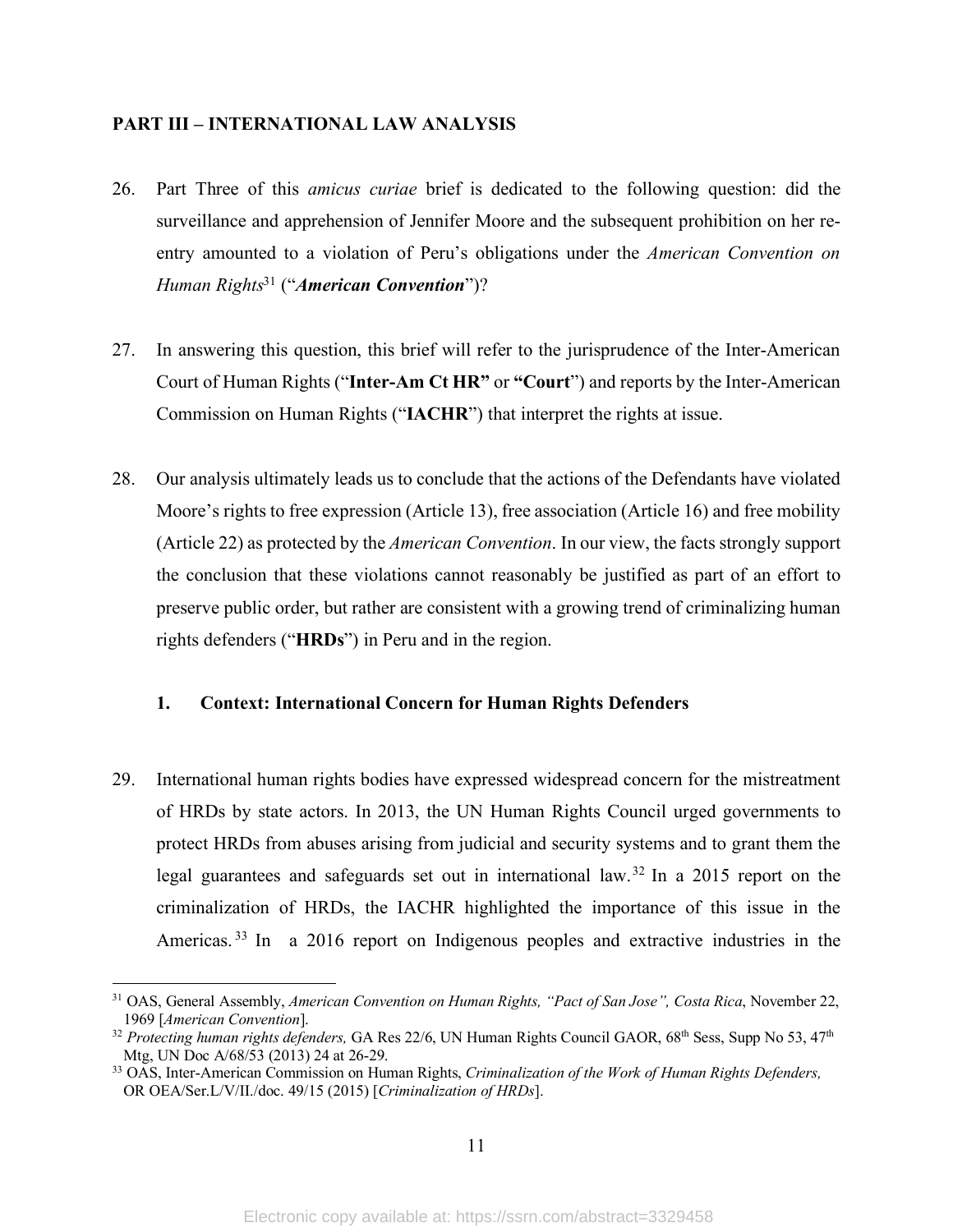Americas, the IACHR found that HRDs are disproportionately impacted by natural resource extraction, including through criminalization.<sup>34</sup> In its judgements, the Inter-Am Ct HR has identified HRDs as a vulnerable group and has called on states to increase protection for these individuals. <sup>35</sup>

30. In spite of this, state actors in Latin America continue to misuse criminal law to hinder and obstruct the work of HRDs. This is often accomplished by adopting broad or vague definitions of crimes to validate unfounded accusations and unfair detention. The IACHR has observed that states often rationalize the criminalization of HRDs by appealing to vague objectives like 'public order' or 'national security'.36

# **1. Article 1.1 of the** *American Convention* **(State Obligation)**

31. This section will analyze the following question: are Peru's obligations under the *American Convention* engaged by the apprehension of Moore and the subsequent prohibition on her return to Peru, bearing in mind that Moore is not a citizen or resident of Peru?

# **a. Article 1 Law and Jurisprudence**

32. Peru ratified the *American Convention* in 1978. <sup>37</sup> Article 1.1 thereof establishes the obligation of State Parties to respect the rights and freedoms recognized in the *American Convention* and "to ensure to all persons subject to their jurisdiction the free and full exercise of those rights and freedoms". This provision confirms that the *American Convention*

 <sup>34</sup> OAS, Inter-American Commission on Human Rights, *Indigenous Peoples, Afro-Descendent Communities and Natural Resources: Human Rights Protection in the Context of Extraction, Exploitation, and Development Activities,* OR OEA/Ser.L/V/II./doc. 47/15 (2016) at para 316.

<sup>35</sup> *Human Rights Defender et al v Guatemala* (2014), Preliminary Objections, Merits, Reparations and Costs, Inter-Am Ct HR (Ser C) No 283 at paras 72 and 263.

<sup>36</sup> See: *Criminalization of HRDs, supra* note 33; Christian Ferreyra, "The Risk of Defending Human Rights: The rising tide of attacks against human rights activists in Latin America", (2016), online: *Oxfam International* <https://oxf.am/2splvkR>.

<sup>&</sup>lt;sup>37</sup> Secretariat for Legal Affairs, "Multilateral Treaties: American Convention on Human Rights "Pact of San Jose, Costa Rica: Signatories and Ratifications" (2014), (*OAS*), online: < https://www.oas.org/dil/treaties\_B-

<sup>32</sup> American Convention on Human Rights sign.htm>.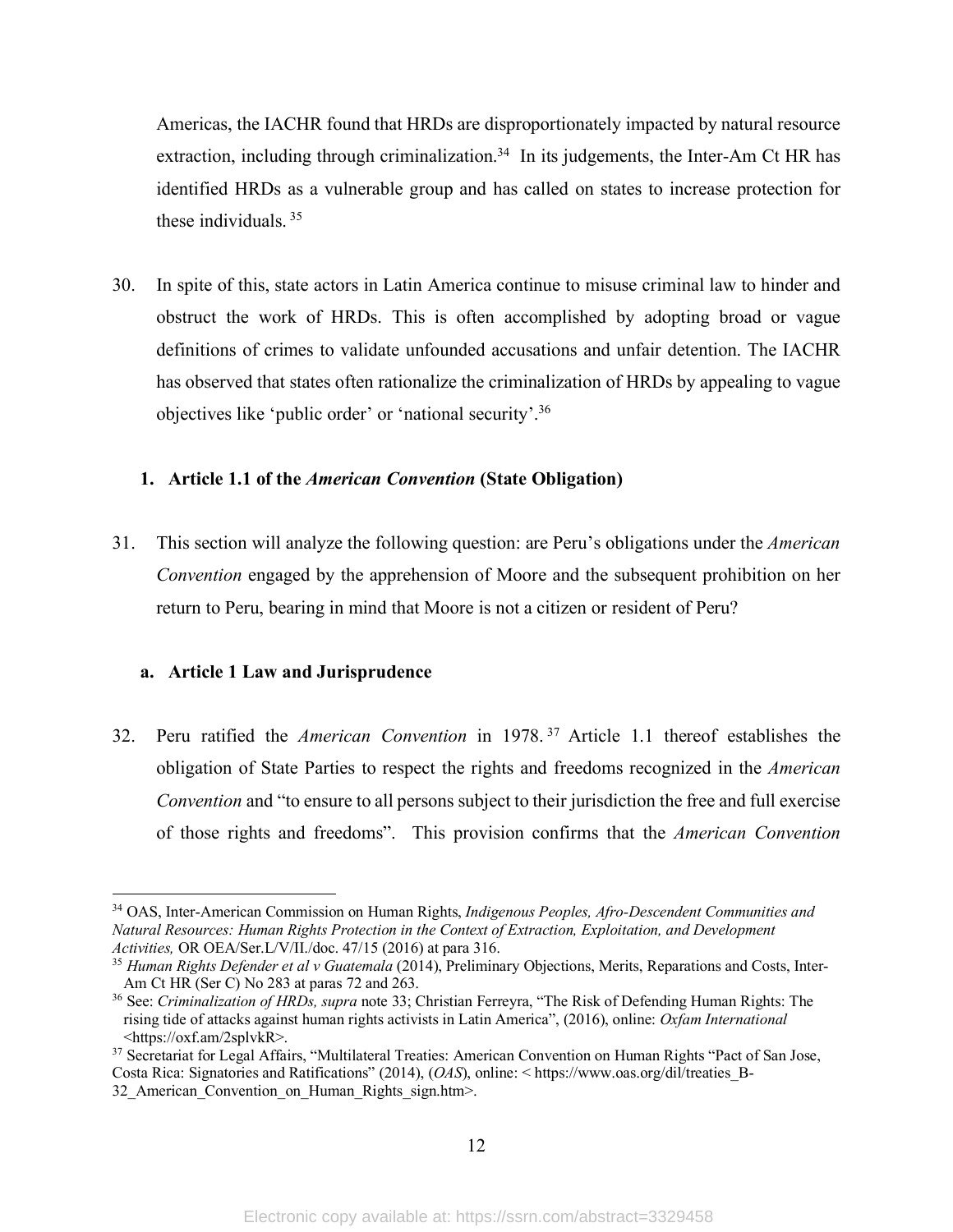protects all citizens and non-citizens in a State Party's jurisdiction. It is a well-established principle of international law that the concept of jurisdiction extends beyond the territory of a state to refer to the ambit of the state's exercise of power and authority.38

# **b. Article 1 Applicability**

33. In the case at hand, the Defendants apprehended Moore while she was in Peru and subsequently prohibited her re-entry to the country. In the course of these actions, the Defendants have exercised authority and jurisdiction over Moore. On this basis, we conclude that Moore was and remains a person subject to Peru's jurisdiction and that Peru therefore owes Moore the free and full exercise of the applicable rights and freedoms protected by the *American Convention.*

# **3. Article 13 of the** *American Convention* **(Freedom of Expression)**

34. This section will analyze the significance of Article 13 of the *American Convention* for the case at hand. First, it will summarize the jurisprudence and interpretation of Article 13 in Inter-American human rights law. Second, it will analyze the facts of the instant case in relation to this body of law. On this basis we respectfully substantiate our conclusion that the Defendants' actions violate Article 13*.*

# **a. Article 13 Law and Jurisprudence**

35. The Inter-Am Ct HR has stated that freedom of expression is a "medium for the exchange of ideas and information between persons".39 Correspondingly, Article 13 of the *American Convention* protects "the right to freedom of thought and expression for everyone, including the freedom to seek, receive, and impart information and ideas of all kinds, through any medium." <sup>40</sup>

 <sup>38</sup> Hugh M. Kindred et al., eds, *Internationl Law: Chiefly as Interpreted and Applied in Canada* (Toronto: Emond Montgomery Publications, 2014) at chapter 4.

<sup>39</sup> *Ivcher Bronstein v Peru* (2001), Merits, Reparations and Costs, Inter-Am Ct HR (Ser C) No 74 at para 148.

<sup>40</sup> *American Convention, supra* note 31, art 13.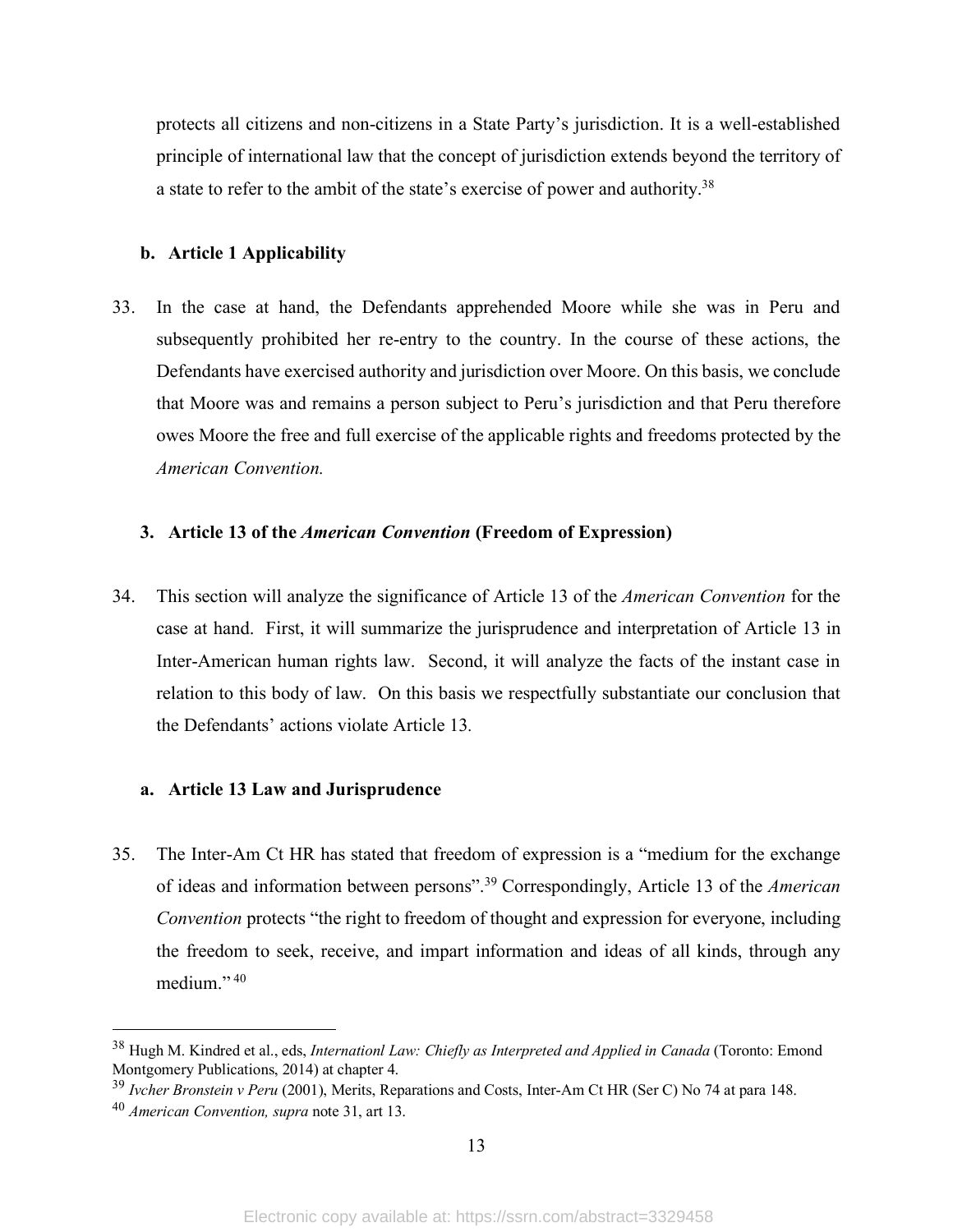36. While Article 13.2 of the *American Convention* acknowledges that this right may be limited, this is only to the extent necessary to ensure respect for the rights or reputations of others or the protection of national security, public order, public health or morals (emphasis added).<sup>41</sup> Article 13.3 is also clear that:

the right of expression may not be restricted by indirect methods or means, such as the abuse of government or private controls over […] equipment used in the dissemination of information, or by any other means tending to impede the communication and circulation of ideas and opinions.42

- 37. In 2000, the IACHR adopted the *Declaration of Principles on Freedom of Expression* ("*Declaration*")43 to assist with the interpretation of Article 13 by creating a legal framework to regulate the effective protection of freedom of expression. The *Declaration* codifies established doctrine from important international instruments, including decisions of the Inter-Am Ct HR. The IACHR chose to give special attention to freedom of expression with a dedicated international Declaration in order to strengthen the protection of this right and acknowledge its importance.44
- 38. Principles 5 and 13 of the *Declaration* are particularly relevant to this case. Principle 5 prohibits direct or indirect censorship of any expression, opinion or information transmitted through any means. It also prohibits the imposition of obstacles to the free flow of information. The IACHR has provided important commentary to assist with the interpretation of Principle 5:

The duty to refrain from interfering with the right to access information extends to the free circulation of information and ideas and the exhibition of artistic works that may not have the approval of government authorities.<sup>45</sup>

<http://www.oas.org/en/iachr/expression/showarticle.asp?artID=132&lID=1> [*Background and Interpretation*]. <sup>45</sup> *Ibid,* at para 21 (emphasis added).

 <sup>41</sup> *Ibid*, art 13.2.

<sup>42</sup> *Ibid*, art 13.3.

<sup>43</sup> OAS, Inter-American Commission on Human Rights, *Declaration of Principles on Freedom of Expression,* Washington, DC, October 2000 <http://www.oas.org/en/iachr/expression/showarticle.asp?artID=26&lID=1> [*Declaration of Principles*].

<sup>44</sup> OAS, Inter-American Commission on Human Rights, *Background and Interpretation of the Declaration of Principles,* Washington, DC, October 2000

<sup>14</sup>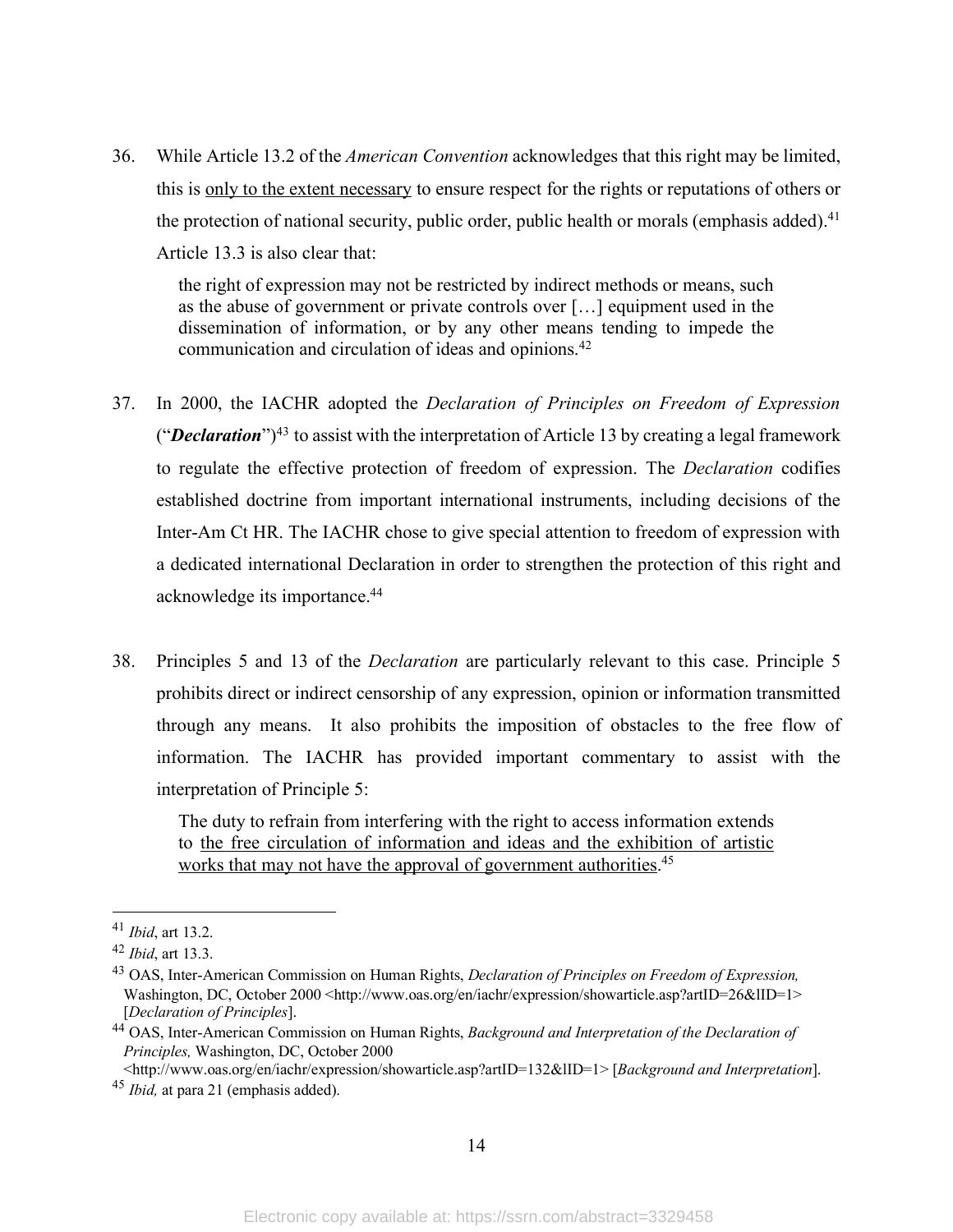39. In connection to Principle 5, the IACHR has also stated that:

there are two aspects to freedom of expression: the right to express thoughts and ideas, and the right to receive them. Therefore, limiting freedom of expression through arbitrary interference affects not only the individual right to express information and ideas, but also the right of the community as a whole to receive all types of information and opinions.46

- 40. Adding to this, Principle 13 of the *Declaration* reads: "The exercise of power […] by the state […] with the intent to put pressure on and punish […] social communicators […] because of the opinions they express threaten freedom of expression, and must be explicitly prohibited by law." <sup>47</sup>
- 41. These principles were considered in the case of *Ivcher Bronstein,* decided by the Inter-Am Ct HR in 2001*.* Mr. Bronstein was a naturalized Peruvian citizen and majority shareholder, Director and President of a news channel. After airing a news program condemning a commercial relationship between members of the Peruvian Army and drug-traffickers, he was harassed, criminalized, and eventually deprived of his Peruvian nationality.<sup>48</sup>
- 42. In its analysis, the Court confirmed that the right to free expression has both an individual and a social dimension; each of which must be guaranteed simultaneously.49 With regard to the first dimension, the Court states that the individual component of the right embodies a right to disseminate information and ideas through the use of any method. The Court further clarifies that "the expression and dissemination of thought and information are indivisible, so that a restriction of the possibilities of dissemination represents directly, and to the same extent, a limit to the right to free expression". <sup>50</sup>

 <sup>46</sup> *Ibid,* at para 25.

<sup>47</sup> *Ibid,* at para 55. Also see: *Declaration of Principle, supra* note 43, principle 13.

<sup>48</sup> *Ivcher Bronstein, supra* note 39.

<sup>49</sup> *Ibid* at para 146.

<sup>50</sup> *Ibid* at para 147 (emphasis added).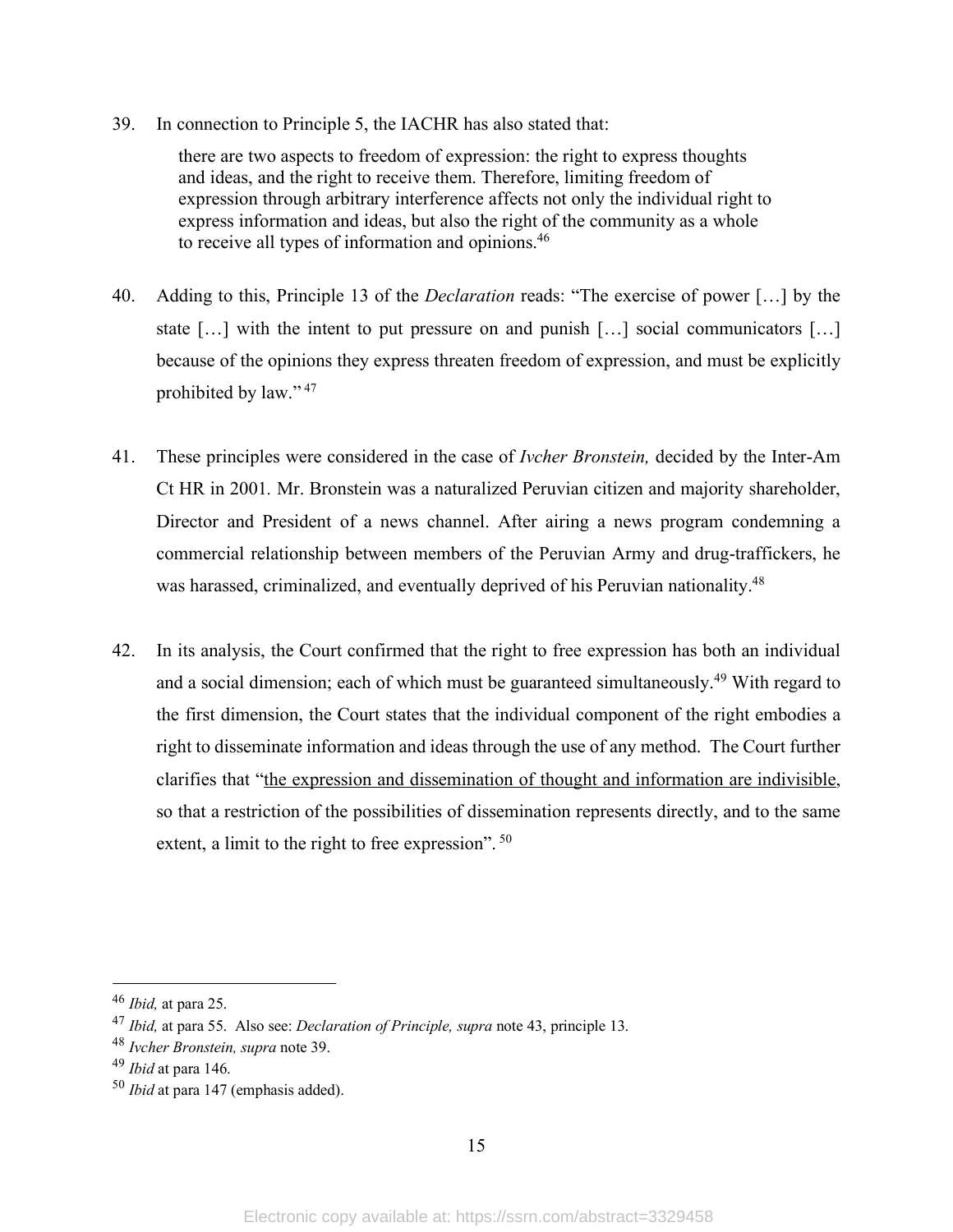- 43. With regard to the second dimension, the Court stated that the *American Convention* protects the right and freedom to seek and receive information and ideas of all types. <sup>51</sup> This entails a collective right of ordinary citizens to know the opinions and information that others have to offer. <sup>52</sup> The Court is clear that the social element of freedom of expression is just as important as the individual right. 53
- 44. Ultimately, in the case of *Ivcher Bronstein*, the Inter-Am Ct HR found that Peru violated Article 13 of the *American Convention*. The Court concluded that, in separating Mr. Bronstein from the control of his news channel and in revoking his citizenship, the State restricted his right to circulate news, ideas and opinions.<sup>54</sup> The Court found that the State had used its immigration powers as a sanction technique and as a means of restricting Mr. Bronstein's freedom of expression.<sup>55</sup>
- 45. The Court also found that, by separating Mr. Bronstein from the control of his news channel, the State had "affected the right of all Peruvians to receive information, limiting their right to exercise political opinions and develop themselves fully in a democratic society." <sup>56</sup> This finding reflects Principle 5 of the *Declaration* in that it connects individual free expression to the collective rights to hear ideas.

# **b. Article 13 Analysis: Peru violated Article 13 (freedom of expression)**

46. The factual summary in Part 2 of this *amicus curaie* brief indicates that Jennifer Moore publicly screened the documentary, *Flin Flon Flim Flam (Hudbay's Hoax)*, within Hudbay's zone of influence. Part 2 also described how the documentary makes allegations that Hudbay has a record of human rights and environmental violations, including with respect to Hudbay's Constancia Mine in Peru. The documentary also depicts community

<sup>53</sup> *Ibid*.

 <sup>51</sup> *Ibid* at para 146.

<sup>52</sup> *Ibid* at para 148.

<sup>54</sup> *Ibid* at paras 162, 163.

<sup>55</sup> *Ibid* at paras 143, 162.

<sup>56</sup> *Ibid* at para 163.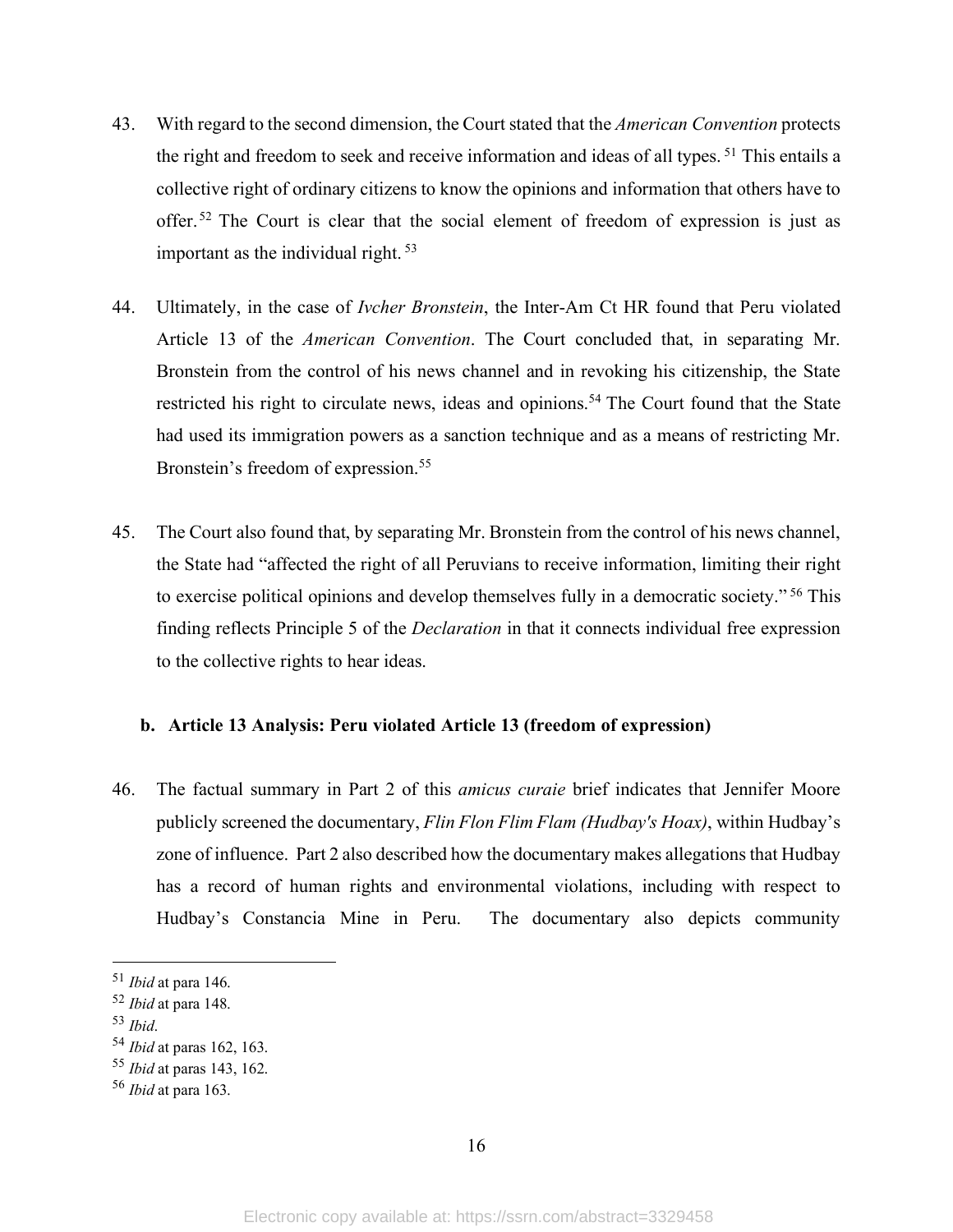dissatisfaction with Hudbay in Peru and is critical of Hudbay's relationship with the PNP and of the conduct of PNP officers. The documentary's express purpose is to inform Peruvians and others impacted by Hudbay's operations.<sup>57</sup>

- 47. Moore's actions in facilitating the exhibition of the documentary are clearly protected by the right to free expression. The *American Convention,* the *Declaration,* and the Inter-Am Ct HR are clear that the right of expression protects the right to transmit information, without censorship, that may be contrary to the interests of government authorities.<sup>58</sup>
- 48. In response to Moore's exercise of her right to free expression, the Defendants surveilled and apprehended her before ultimately prohibiting her re-entry to the country. 59 The Defendants have attempted to justify their actions by claiming that Moore was inciting the Peruvian population to violence, was prompting opposition to Hudbay's mining activity and was threatening public order.<sup>60</sup> The Defendants have concluded that, in Peruvian law, the terms of Moore's tourist visa did not permit her to show a documentary film that is critical of Hudbay or Peruvian authorities.<sup>61</sup>
- 49. In principle, the *American Convention* allows free expression to be limited to the extent necessary to ensure public order.<sup>62</sup> However, it is a fundamental principle of international law that such limitations cannot be imposed for the mere reason that governmental authorities do not approve of the ideas in question.<sup>63</sup> Similarly, state power may not be exercised to punish social communicators simply because the state disagrees with the information they disseminate.64 Notably, international organizations have observed that when states attempt to censor or punish the expressions of HRDs, they often appeal to the concept of "public order".

 <sup>57</sup> JCAP, *Amicus Curiae Brief,* paras <sup>9</sup> and 10.

<sup>58</sup> *American Convention, supra* note 31, art 13.2; *Declaration of Principles, supra* note 43, principle 5; *Ivcher Bronstein, supra* note 39.

<sup>59</sup> JCAP, *Amicus Curiae Brief,* paras 14, 15, and 17.

<sup>60</sup> *COMUNICADO MININTER*, *supra* note 19.

<sup>61</sup> *Ibid*.

<sup>62</sup> *American Convention, supra* note 31, art 13.2.

<sup>63</sup> See *Declaration of Principles, supra* note 43 at principle 5 and *Background and Interpretation, supra* note 44.

<sup>64</sup> *Ibid* at principle 13.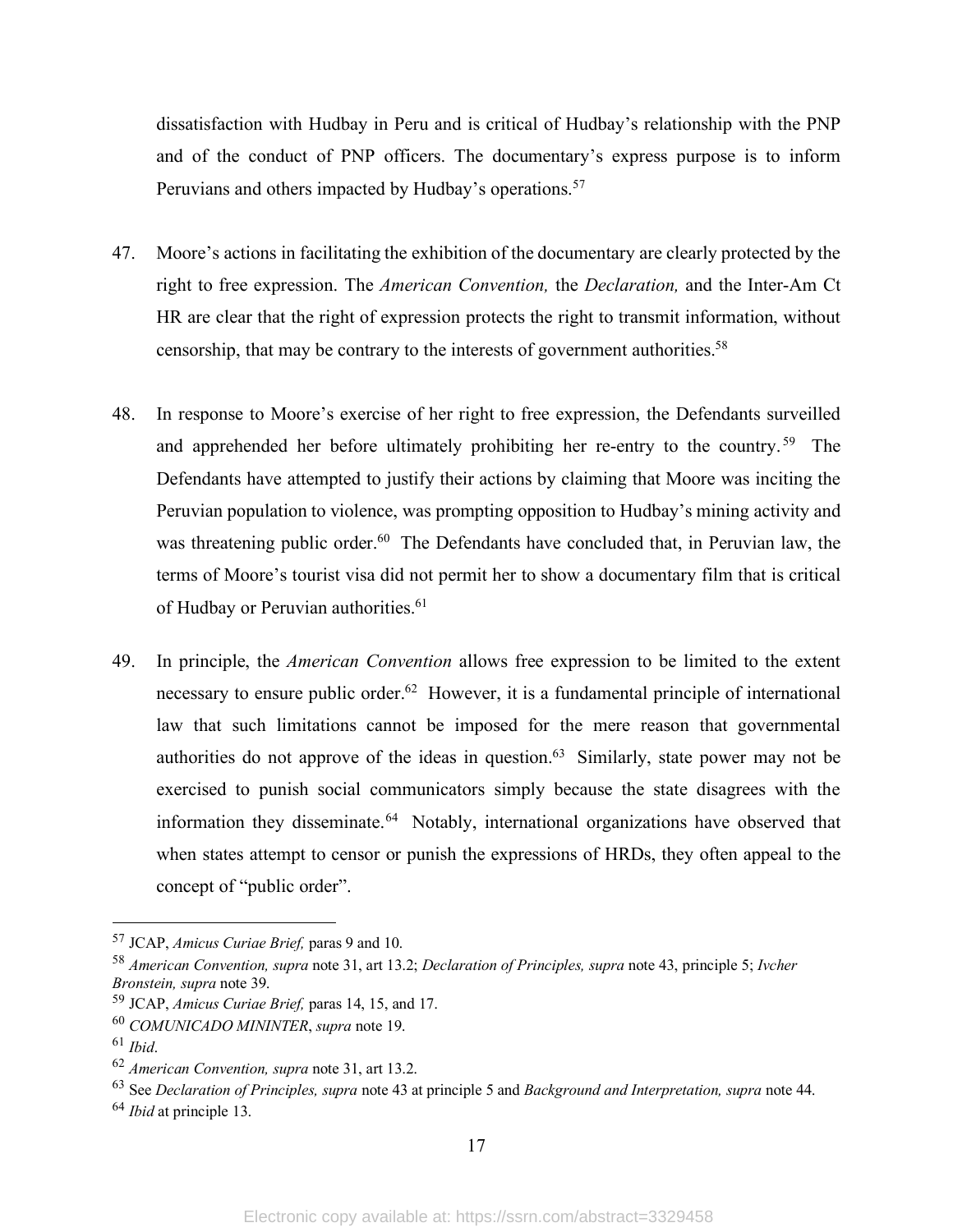- 50. Based on our review of relevant documents, we conclude that the Defendants have failed to provide any evidence at all to support their conclusion that Moore's actions were a threat to public order in Peru. We have reviewed the film *Flin Flon Flim Flam* and we have concluded that it is solely focused on documenting human rights concerns with Hudbay's global operations. The film does not incite violence or civil disobedience either directly or indirectly. In our view, the circumstances of this case strongly support the conclusion that the Defendants have criminalized and sanctioned Moore for disseminating a documentary film that alleges human rights violations on the part of both Hudbay and the PNP. Notably, it is the PNP, a government institution in an long-standing contractual relationship with Hudbay, that first concluded that Moore's actions were unacceptable and a violation of law. The statements of international law and commentary cited above are clear: it is not permissible to use criminal law or immigration law in order to retaliate against or suppress expressions that criticize public and private actors. Indeed, one of the fundamental purposes of the right to free expression is to safeguard expressions that are critical of governments or other powerful social actors.
- 51. On this basis, we submit that the Defendants have violated Article 13 of the *American Convention* in four ways. First, as stated previously, the Defendants' actions in monitoring, apprehending and banning Moore are not justified by public order, but rather amount to a reprisal for her dissemination of a film that is critical of Hudbay and Peruvian authorities.
- 52. Second, the prohibition on Moore's re-entry to Peru prevents her from sharing information with Peruvians*in person*. The sources of international law cited above establish that Moore's individual right to freed expression includes the right to share information "through any medium" and without the imposition of obstacles of any kind.<sup>65</sup> The Inter-Am Ct is clear that a restriction on the method of dissemination represents "directly, and to the same extent, a limit on the right to free expression".<sup>66</sup> By physically prohibiting Moore from entering Peru, the Defendants are preventing Moore from expressing her ideas and sharing

 <sup>65</sup> *American Convention, supra* note 31, art 13, *Declaration of Principles, supra* note <sup>43</sup> at principle <sup>5</sup> and *Background and Interpretation, supra* note 44.

<sup>66</sup> *Ivcher Bronstein, supra* note 39 at para 147.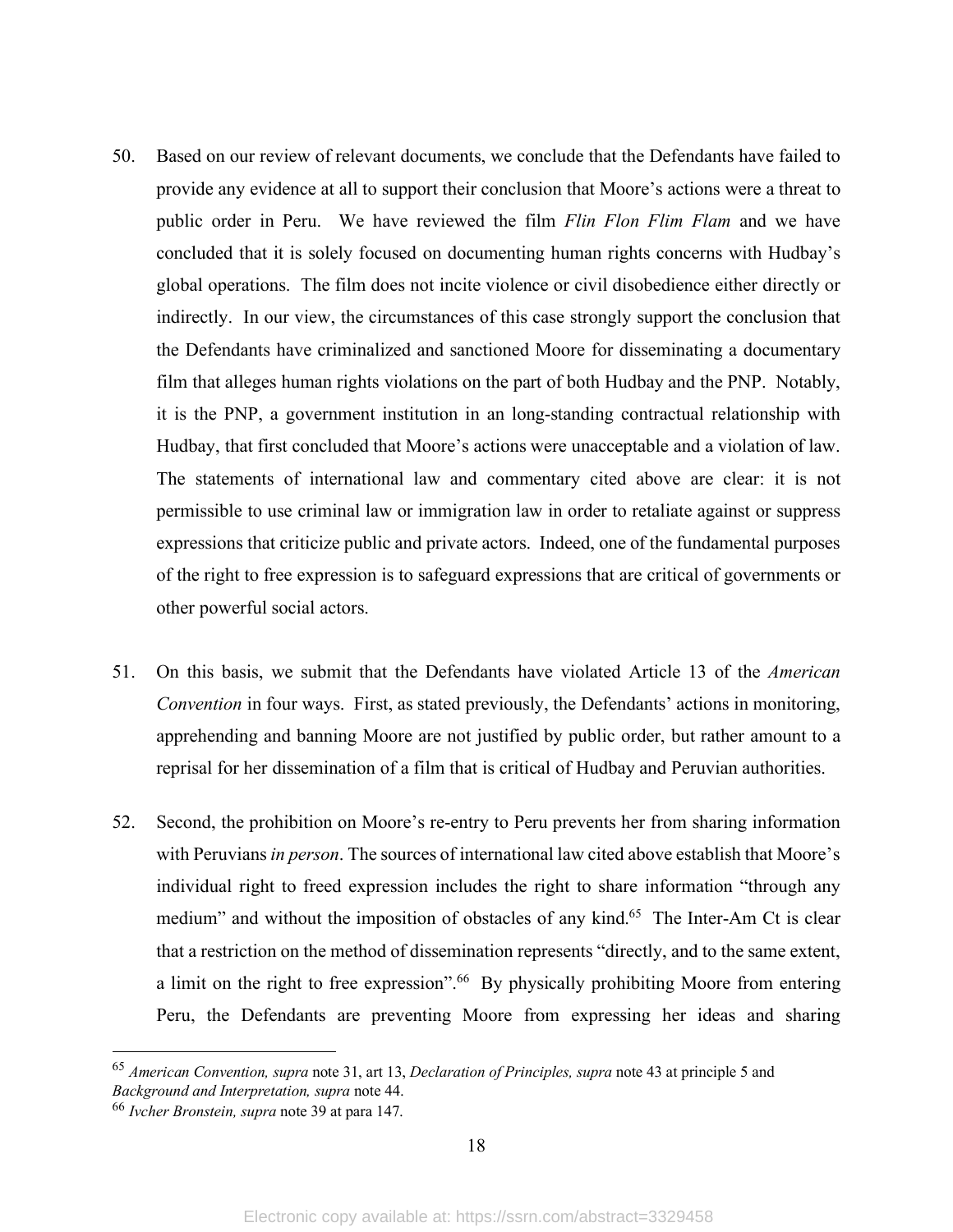information with Peruvians in her chosen mode, namely, in person. This case is like the case of *Ivcher Bronstein*, where government authorities prevented Mr. Ivcher Bronstein from using his chosen method of communication, his news channel. In Peru, the communities most directly impacted by mining and most vulnerable to human rights violations are those with the least access to electronic forms of communication. In order for Moore to most effectively share human rights related information with vulnerable communities, she must be able to communicate with them in person.

- 53. Third, the Defendants' rationale for their actions (in Police Report  $N^{\circ}$  13, Management Resolution  $N^{\circ}$  755, and the Ministry's statement) has implications, not only for Moore's rights, but also for anyone visiting Peru on a tourist visa. The Defendants' reasoning suggests that anyone who visits Peru with a tourist visa *and* expresses opinions critical of a mining company or the PNP could, like Moore, be sanctioned by Peruvian authorities using criminal law and/or immigration law. This approach, if allowed to persist, could affect a wide range of social communicators, including foreign researchers, journalists, artists, filmmakers, NGO volunteers or anyone else. We conclude that the Defendants' actions against Moore will put a chill on free expression at any event with international participants that is focused on mining and hosted in Peru, such as for example film festivals and academic conferences.
- 54. Fourth, the instruments of international law cited above establish that free expression includes a collective right to receive all types of information and opinions.<sup>67</sup> In the case of *Ivcher Bronstein*, the Peruvian State limited Mr. Ivcher Bronstein's potential audience by preventing him from communicating through his news channel. This is analogous to Moore's case where the Defendants have prevented Moore from communicating in person with Peruvians. In both cases, the scope of the communicators' potential audience is reduced. On this basis, we conclude that the Defendants' actions infringe Peruvians' collective right to receive information from Moore in person. This in turn limits their right to form political opinions and participate fully in a democratic society.

 <sup>67</sup> *Background and Interpretation, supra* note 44.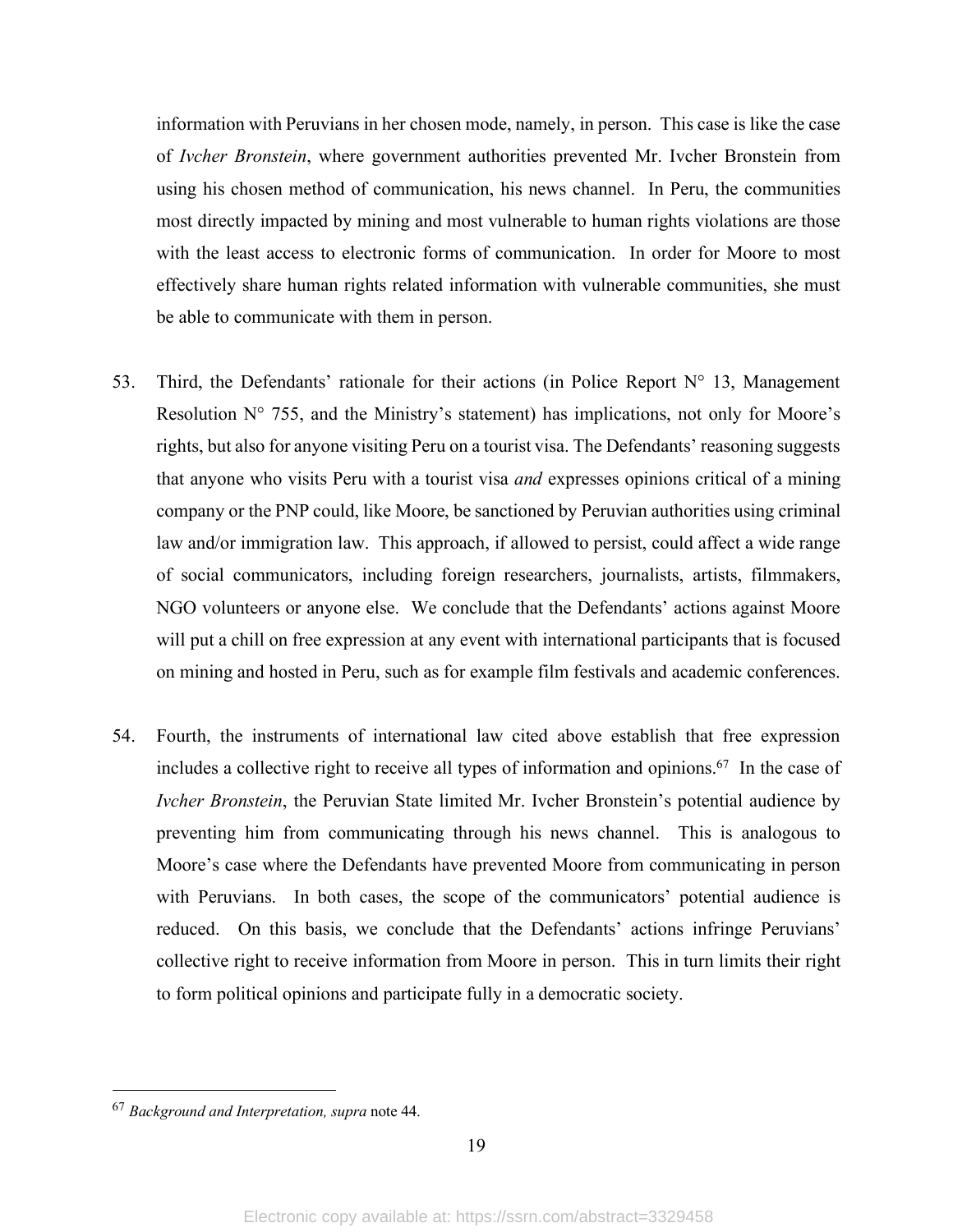- 55. As a Canadian HRD, Moore has important expertise and information about Canadian mining companies and Peruvians, especially those impacted by the operations of such a company, have a legitimate interest to hear this information.68 Just like the case of *Ivcher Bronstein*, in the case at hand, the Defendants have used their powers to create an obstacle to the dissemination of information to Peruvian citizens, thereby preventing them from hearing expert information from Moore in person. As such, we conclude that the actions of the Defendants violate Peruvians' collective right to free of expression.
- 56. We conclude that by surveilling, apprehending and subsequently prohibiting Moore's reentry to the country, the Defendants have violated Article 13 of the *American Convention* to the detriment of Jennifer Moore and all Peruvian citizens. Moore's actions and expression, while critical of Hudbay and the PNP, are for that very reason legitimate and protected by the *American Convention.*

# **4. Article 16 of the** *American Convention* **(Freedom of Association)**

57. This section will analyze the significance of Article 16 of the *American Convention* for Moore's habeas corpus claim. First, it will summarize relevant jurisprudence in Inter-American human rights law. Second, it will analyze the facts of the case at hand in relation to this body of law. On this basis, we respectfully conclude that the Defendants actions to prohibit Moore's re-entry to Peru violate Article 16*.*

# **a. Article 16 Law and Jurisprudence**

58. Article 16.1 of the *American Convention* recognizes that everyone has the right to associate freely for political, social or other purposes. Article 16.2 provides that the exercise of this right shall be subject to restrictions only where they are made in accordance with law and are necessary in a democratic society in the interest of, *inter alia*, public order.

 <sup>68</sup> JCAP, *Amicus Curiae Brief,* para 8.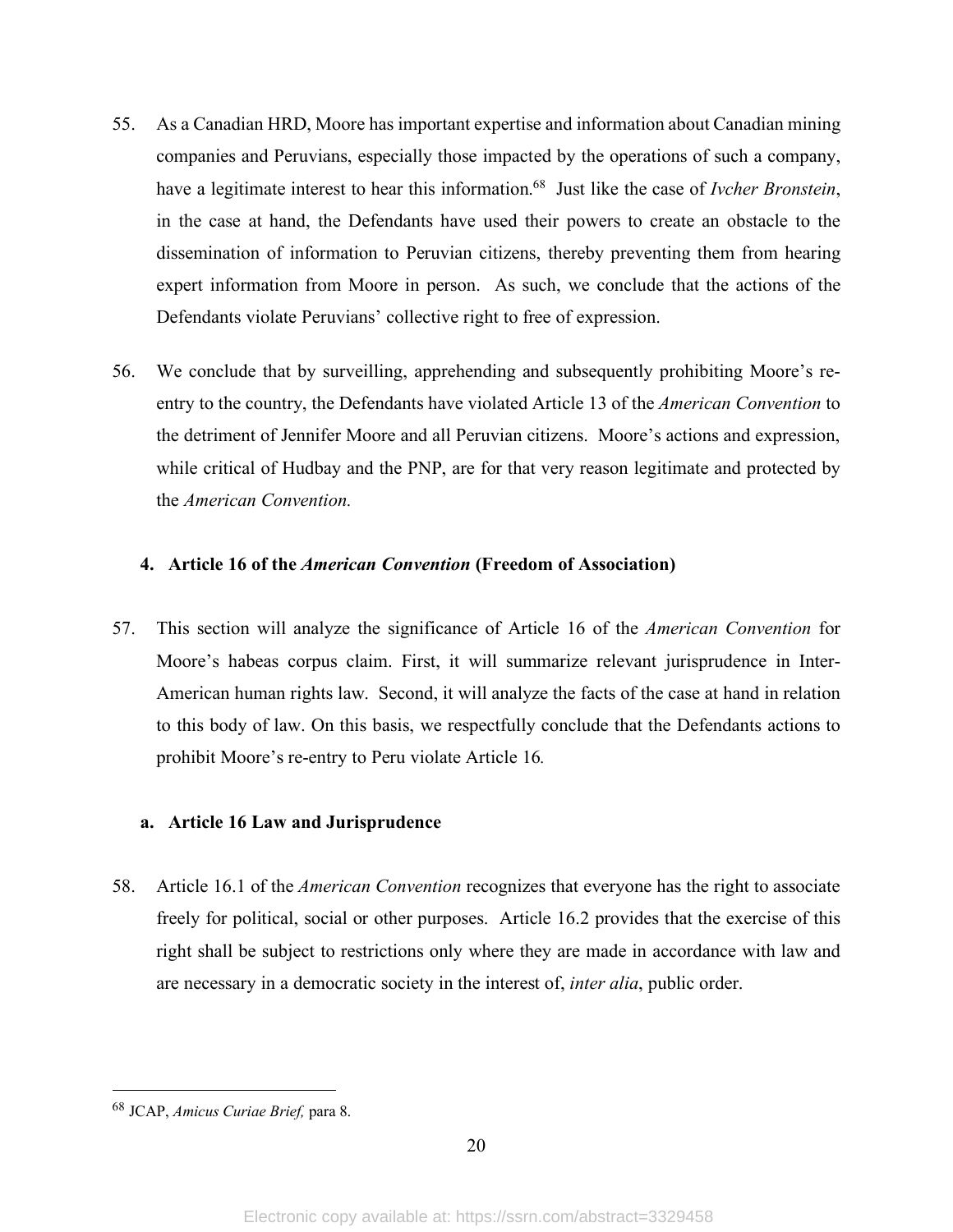- 59. The Inter-Am Ct HR has interpreted the meaning of this right in its jurisprudence, finding that freedom of association encompasses the "right to associate with others in order to achieve a lawful common objective without pressure or interference that could alter or interfere with this objective".69 In relation to HRDs, the Court has found that states have both negative and positive obligations. They have a duty to "provide the necessary means for human rights defenders to conduct their activities freely" and to investigate "any violations perpetrated against [HRDs], thereby combating impunity".<sup>70</sup> States must also refrain from "imposing restrictions that would hinder the performance of [HRDs] work".<sup>71</sup>
- 60. In the 2011 case of *Lysias Fleury et al.*, <sup>72</sup> Mr. Fleury, a Haitian HRD, was illegally arrested and detained by the Haitian National Police ("**HNP**"). Mr. Fleury worked for the nongovernmental organization, "National Episcopal Commission for Justice and Peace", as a HRD and legal adviser. Mr. Fleury represented victims of illegal arrest throughout Haiti and conducted investigations, drafted reports and made recommendations concerning human rights violations that occurred under the Haitian criminal justice system. 73 Due to his profession, Mr. Fleury was known to the HNP. <sup>74</sup>
- 61. In this context, the HNP arrested Mr. Fleury, allegedly for stealing a water pump. However, while Mr. Fleury was incarcerated, agents of the State inflicted torture on him while alluding to the fact that he was a  $HRD<sup>75</sup>$  On the basis of these findings, the Inter-Am Ct HR concluded that the violations perpetrated against Mr. Fleury were related to his work as a HRD and were inflicted to prevent him from continuing to associate with the National Episcopal Commission for Justice and Peace.76 This case is important because it suggests that where a HRD is critical of certain state actors and is then criminalized and/or abused by those same actors, this will give rise to a strong inference that the violations are a form of

 <sup>69</sup> *Lysias Fleury et al <sup>v</sup> Haiti* (2011), Merits and Reparations, Inter-Am Ct HR (Ser C) No <sup>236</sup> at para 99.

<sup>70</sup> *Ibid* at para 100.

<sup>71</sup> *Ibid*.

<sup>72</sup> *Ibid.*

<sup>73</sup> *Ibid* at para 32.

<sup>74</sup> *Ibid* at para 97.

<sup>75</sup> *Ibid* at paras 34, 36, 101*.*

<sup>76</sup> *Ibid* at para 102*.*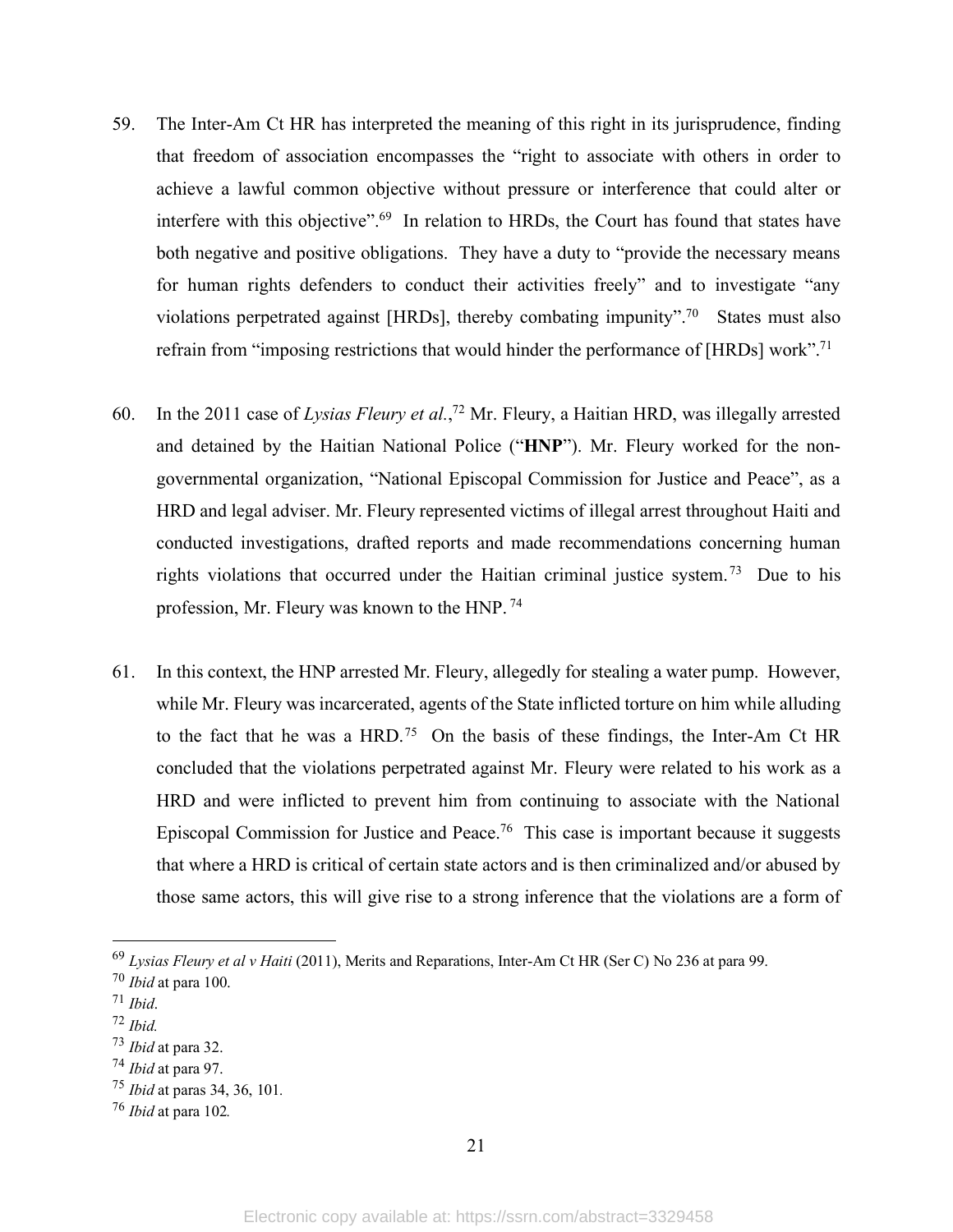retaliation against the HRD. The inference that the state's actions are politically motivated will be especially strong in the absence of a clear evidentiary basis for any alleged wrongdoing on the part of the HRD.

# **b. Article 16 Analysis: Peru violated Article 16 (freedom of association)**

- 62. Pursuant to Article 16.1 of the *American Convention*, Moore and all people subject to the jurisdiction of the Peruvian government have the right to associate freely for political, social or other purposes. Having carefully analyzed the facts in light of the principles of international law set out above, we conclude that the Defendants' decision to prohibit Moore's re-entry to Peru violates Article 16 in three important ways.
- 63. First, the Defendants' decision violates Moore's right to freely associate with Peruvians in the most general sense. As the Inter-Am Ct HR stated in the case of *Lysias Fleury*, Moore's right to association includes a right to associate with all Peruvians in an effort to achieve a lawful common objective without pressure or interference by the State. The prohibition on Moore's re-entry prevents her from freely and directly associating with any and all Peruvians, and anyone else, who live in Peru.
- 64. Second, the Defendants' decision seriously restricts Moore's ability to associate with the Peruvian organizations and communities that she collaborates with in the defense of human rights. By preventing Moore from personally visiting Peru, the Defendants have imposed a restriction on Moore that has the effect of hindering the performance of her work as a HRD. Collaborations that occur remotely (for example with electronic means) are generally less effective than in person meetings, especially when dealing with sensitive issues like the defence of human rights.
- 65. Moreover, as mentioned earlier, many of the mine affected communities that Moore associates with in Peru are geographically isolated and lack access to basic services, including limited electronic means of communication. In these circumstances, the Defendants' ban creates an absolute bar to Moore's direct association with mine affected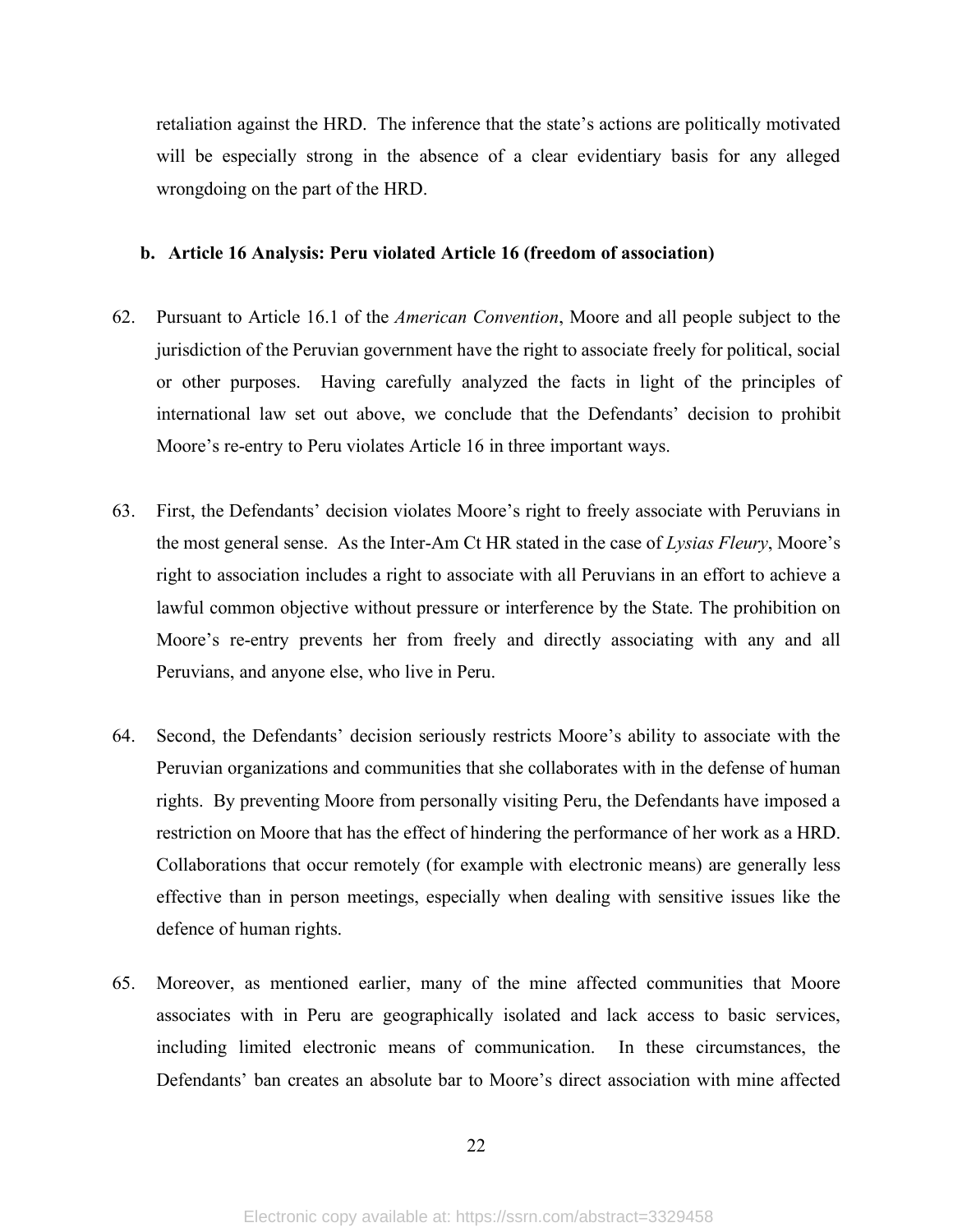communities. In this light, we believe, not only that the Defendants' have violated Moore's right to free association, but that they have also failed to fulfill their positive obligation "to provide the necessary means for [HRDs] to conduct their activities freely", as stated in the case of *Lysias Fleury*.

- 66. Third, in the same way that the Defendants' have interfered with Moore's freedom of association, their actions also violate the rights of all Peruvians to associate with Moore. The right to freely associate is a collective right. The Defendants' decision directly impacts Peruvian HRDs who work to protect the human rights of communities affected by the operations of Canadian mining companies in Peru. As stated, this decision has the most severe impact on those living in remote mine affected communities with limited access to electronic forms of communication. The Defendants' ban amounts to a form of interference that alters the ability of individuals and groups in Peru to freely associate with Moore to pursue a common lawful objective, namely, the defence of human rights. On this basis, we conclude that the Defendants have also violated the collective aspect of the right to associate.
- 67. Having concluded that the Defendants' actions violate Article 16.1 of the *American Convention*, we turn now to consider the Defendants' argument that this violation is justified under Article 16.2, which allows for restrictions on free association only in accordance with law, and where necessary in a democratic society and in the interest of public order. Previous in this *amicus* brief we considered the public order exception in relation to freedom of expression and we concluded that there is no evidence to support the Defendants' assertion that Moore represents a threat to public order (see para 49). On the basis of the documents reviewed and in light of the jurisprudence cited, we believe that this same conclusion applies here and that there is no justifiable basis for a restriction to Moore's freedom of association under Article 16.2. We note that the threshold under Article 16.2 to justify limitations on freedom of association is even more stringent than the test under Article 13.2 in place to justify limitations on free expression. Article 16.2 adds the requirement that limitations on free association be made in accordance with law and only where necessary in a democratic society.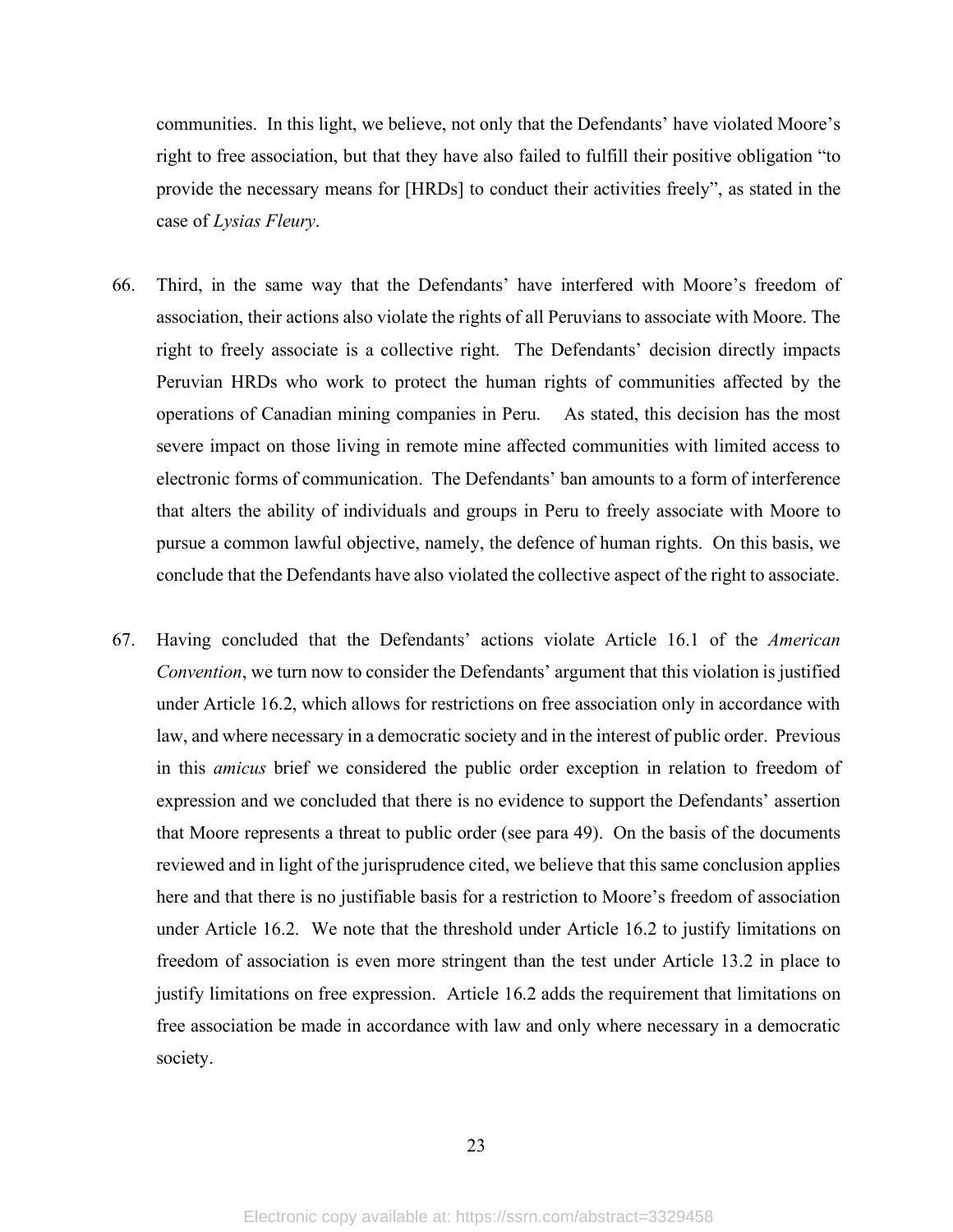- 68. Going even further, we believe that the circumstances of Moore's case support the conclusion that the Defendants' actions were undertaken with the specific and principal intention of preventing Moore from continuing to directly associate with the organizations and communities that she collaborates with in Peru. As previously mentioned, PNP Report No. 13 discloses that PNP officers began surveilling Moore's activities upon her arrival in the country in 2017.77 The same report references Moore's previous visits to Peru beginning in 2009.78 This suggests that authorities were aware that Moore's activities in Peru focused on the protection of the social, economic and environmental rights of mine affected communities. Authorities were also aware that Moore undertook these activities in coordination with a number of Peruvian NGOs, HRDs and affected communities. This is the context within which the Defendants apprehended Moore, announced that she is a threat to public order in Peru, and decided to prohibit her re-entry to the country.
- 69. These facts reveal that Moore's case is very similar to the case of *Lysias Fleury*. In both cases the very same state actors that a HRD had criticized took steps to apprehend the HRD and accuse them of wrongdoing. In the case of *Lysias Fleury*, the Inter-Am Ct HR concluded that the apprehension and torture of Mr. Fleury was a form of retaliation for his work defending human rights and that it was intended to dissuade him from continuing to work for the same organization. We think the same reasoning applies to the case at hand in that the Defendants' ban is a form of retaliation against Moore and intended to obstruct her association with Peruvians.
- 70. In sum, we submit that the Defendants' actions and decisions violate Moore's right to freedom of association, under Article 16.1 of the *American Convention*, as well as the freedom of association rights of all affected Peruvians. For the reasons described above, we also submit that this violation is not justified under Article 16.2 on the basis of public order.

 <sup>77</sup> *PNP Report, supra* note <sup>8</sup> at page <sup>3</sup> and 4.

<sup>78</sup> *Ibid* at page 3, para B1 and page 6, para VN.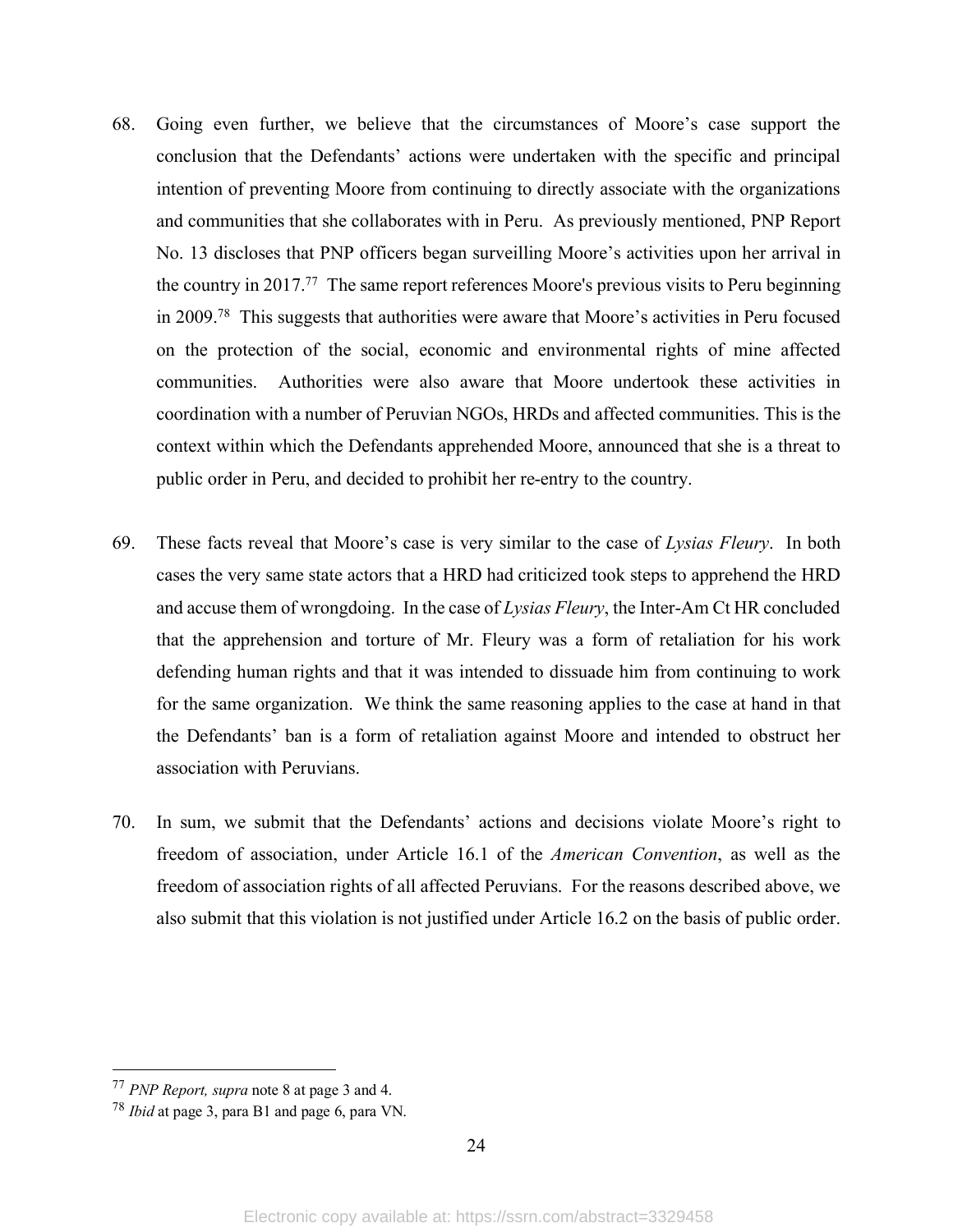### **5. Article 22 of the** *American Convention* **(Freedom of Movement)**

71. This section will analyze the significance of Article 22 of the *American Convention* for this case. First, it will summarize the relevant provisions of Article 22 and related jurisprudence of the Inter-Am Ct HR. Second, it will analyze the facts of the case at hand in relation to this body of law. On this basis, we respectfully conclude that the Defendants' actions violate her freedom of movement as protected by Article 22*.*

# **a. Article 22 Law and Jurisprudence**

- 72. Article 22.1 of the *American Convention* protects the right of every person lawfully in the territory of a State Party to move about in it and to reside in it subject to the provisions of the law. Article 22.2 recognizes a person's right to leave any country freely. Article 22.3 allows for restrictions on these rights only to the extent necessary in a democratic society to protect, *inter alia*, public order. In this connection, Article 22.6 establishes that, "an alien lawfully in the territory of a State Party to this Convention may be expelled from it only pursuant to a decision reached in accordance with law". 79 The strict criterion of "in accordance with law", entails that a state's decision to expel a non-citizen and/or nonresident must accord with substantive and procedural rights protections. This is consistent with Article 1.1 of the *Convention*, which extends human rights protections to all persons who are subject to a state's jurisdiction.
- 73. In our view, the substantive rights component of the Article 22.6 criterion "in accordance with law" encompasses respect for all applicable substantive rights protected by domestic and international law, including the rights of free expression and association. The concept of "in accordance with law" also requires a decision to expel (a non-citizen or non-resident) to conform to the principles of procedural fairness required by the rule of law in a democratic society. In our view, this means, at a minimum that the decision must not be: arbitrary,

 <sup>79</sup> *American Convention, supra* note <sup>31</sup> at art 22.6 (emphasis added).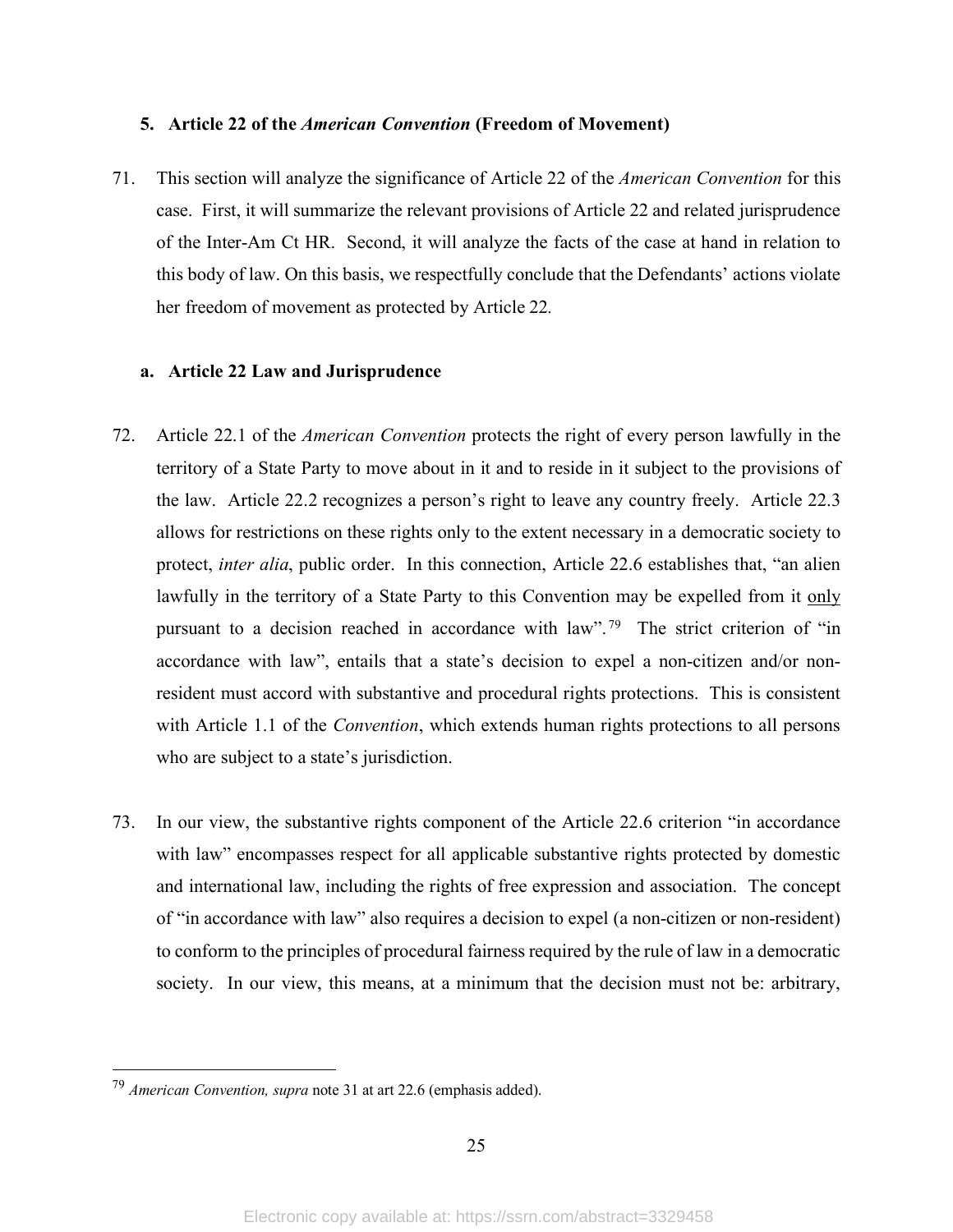imposed in a disproportionate manner,<sup>80</sup> unsubstantiated by evidence and reasons, or made without affording the person affected the opportunity to offer submissions.

- 74. Turning to the jurisprudence, the Inter-Am Ct HR has broadly interpreted the scope of the right to free movement. It has concluded that Article 22 protects "the right of all persons lawfully within a State to move freely about in it" and "to enter, to remain in, and to leave the territory of the State without unlawful interference".81 In the case of *Human Rights Defender et al.*<sup>82</sup>*,* the Court confirmed that the *American Convention* protects a person from being expelled from the territory of the State in which he or she is lawfully present.<sup>83</sup> The Court has also affirmed repeatedly that the enjoyment of this right does not depend on any particular reason for the person wanting to remain in a State.<sup>84</sup>
- 75. In the cases of *Lysias Fleury*, referred to earlier, Mr. Fleury and his family were subject to harassment by the Haitian National Police. Following Mr. Fleury's release for police custody, they feared for their safety and ultimately fled to the United States of America, where they obtained refugee status.<sup>85</sup> The Inter-Am Ct HR concluded that although the State in that case did not formally restrict Fleury's freedom of movement and residence, this right was violated by a *de facto* restriction deriving from the State's failure to establish the conditions or to provide the appropriate means for this right to be exercised.<sup>86</sup> In other words, if a State's actions unlawfully cause a person to feel unsafe in a country and to flee the jurisdiction, this will amount to a *de facto* violation of their freedom of movement which includes the right to reside in, enter or leave any country freely and in accordance with law.

 <sup>80</sup> *Liakat Ali Alibux <sup>v</sup> Suriname* (2014), Preliminary Objections, Merits, Reparations and Costs, Inter-Am Ct HR (Ser C) No 276 at para 126.

<sup>81</sup> *Lysias Fleury et al, supra* note 69 at para 93.

<sup>82</sup> *Human Rights Defender et al v Guatemala*, *supra* note 35.

<sup>83</sup> *Ibid* at para 165.

<sup>84</sup> *Ibid*; *Moiwana Community v Suriname* (2005), Preliminary Objections, Merits, Reparations and Costs, Inter-Am Ct HR (Ser C) No 124 at para 110.

<sup>85</sup> *Lysias Fleury et al, supra* note 69 at para 95.

<sup>86</sup> *Ibid* at para 93.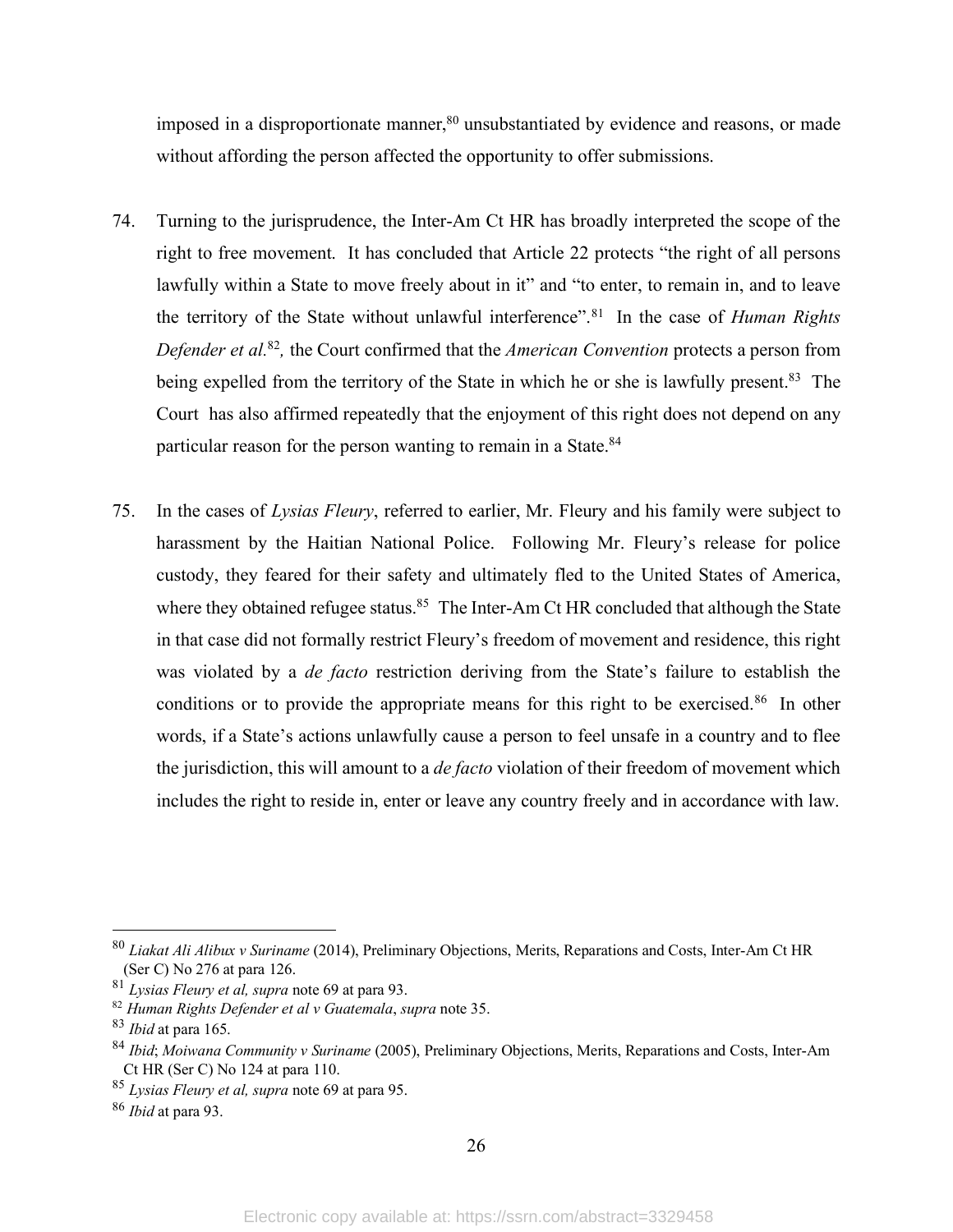### **b. Article 22 Analysis: Peru violated Article 22 (freedom of movement)**

- 76. Article 22.1 of the *American Convention* guarantees freedom of movement to persons lawfully present in a State. Article 22.3 allows restrictions on free movement, but only to the extent necessary in a democratic society to protect public order, *inter alia*. In the instant case, the Defendants concluded that Moore was not permitted by Peruvian law to disseminate the documentary film *Flin Flon Flim Flam* due to her status as a tourist in the country. They also concluded that Moore's actions in this regard constituted a threat to public order. In the paragraphs above, we have explained our view that Moore is a HRD and that in disseminating the documentary she was legitimately exercising her free expression and association rights. We have also explained why we believe the public order exception to the exercise of these rights does not apply to this case. Finally, in the paragraphs above we have substantiated our conclusion that the Defendants' decision to ban Moore was undertaken with the specific intention of limiting her freedom to communicate and associate with Peruvians. For these same reasons, we submit that Moore was lawfully present in Peru and that as such her freedom of movement is protected by the full force of Article 22, without exception.
- 77. In light of the applicable provisions of the *American Convention* and the jurisprudence of the Inter-Am Ct HR, we conclude that the Defendants actions violated Moore's freedom of movement in two ways. The first violation relates to the circumstances of Moore's departure from Peru. While Moore left Peru voluntarily, we note that she claims that her departure was premature and compelled by fear. These fears arose after Moore was heavily surveilled, apprehended by PNP officers, and after the Ministry of the Interior publicly stated that Moore is a threat to public order. These actions led Moore to conclude that she could not count on Peruvian authorities to afford her minimum guarantees in regard to her personal safety, freedom and a fair legal process.<sup>87</sup>
- 78. In the *Lysias Fleury* case, the Inter-Am Ct HR concluded that where a HRD flees a country because State authorities have caused them to fear for their safety, this amounts to a *de facto*

 <sup>87</sup> See *Habeas Corpus Moore, supra* note <sup>2</sup> and JCAP, *Amicus Curiae Brief,* para 18.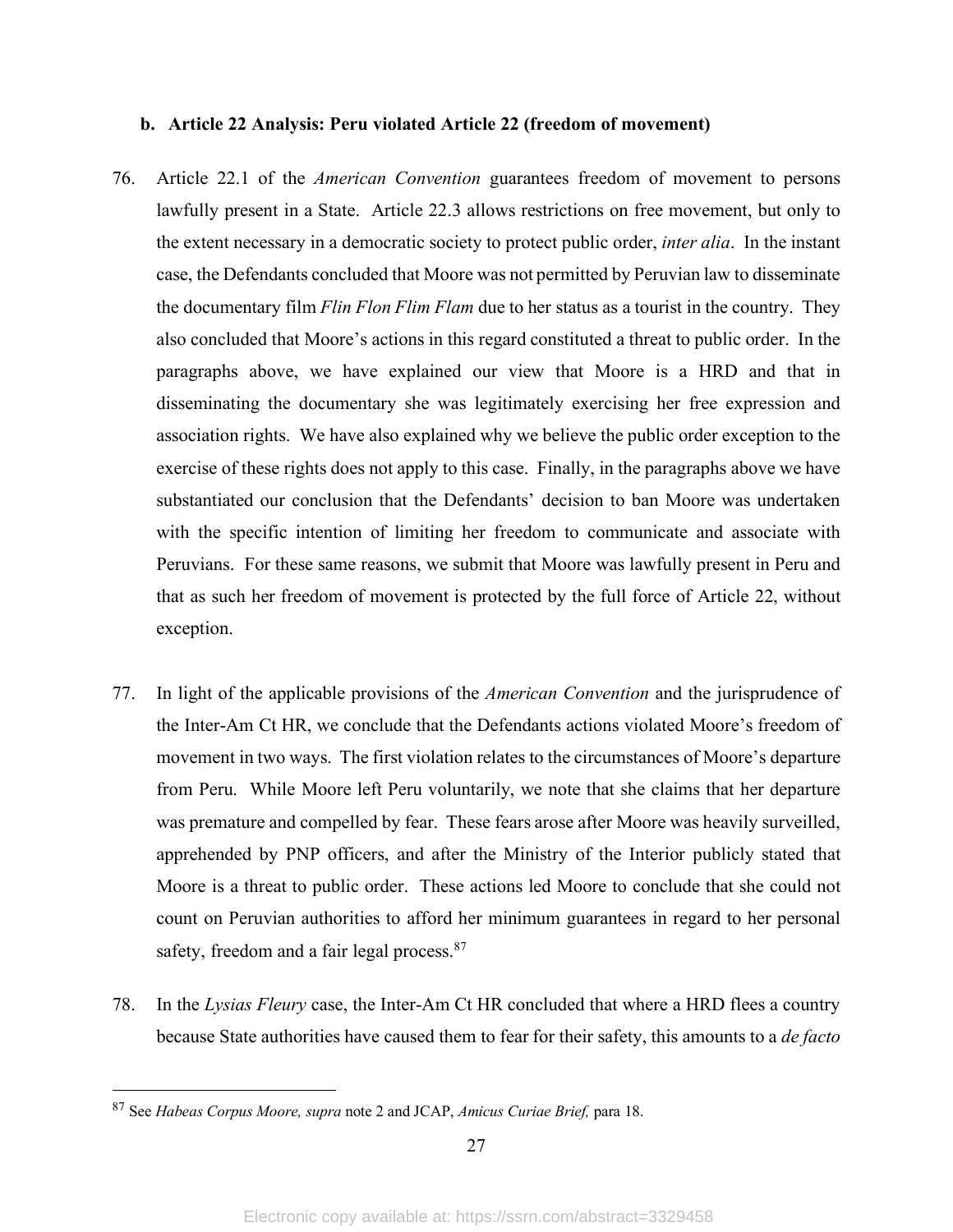restriction on the right to free movement. We conclude that the same reasoning applies to Moore's case and that the actions of the Defendants prior to Moore's departure from Peru amount to a *de facto* restriction on her right to free movement. The Defendants' actions created a climate of fear for Moore, thereby removing the conditions within which she could exercise her right to freely remain in or leave the country, as protected by Articles 22.1 and 22.2 of the *American Convention*.

- 79. The second violation of Moore's freedom of movement arises from the Defendants' prohibition on her re-entry. Within hours of Moore's departure, the Manager of Migratory Services issued a migratory alert, impeding her return to Peru for an undefined period of time.<sup>88</sup> This indefinite ban represents a formal restriction on Moore's freedom of movement that is tantamount to expulsion from the country. According to Article 22.6, Moore may only be expelled from Peru "pursuant to a decision reached in accordance with law".
- 80. In our consideration of this case, we conclude that the Defendants' decision to prohibit Moore from re-entry to Peru was not made in accordance with law. We have already discussed why we believe this decision violates Moore's substantive rights to freedom of expression and association. Based on the documents reviewed, we believe that the Defendants' decision also fails to comply with basic procedural requirements of the rule of law in a democratic society. First, as we have previously note, the Defendants have failed to provide evidence or reasons that substantiate the basis for their decision. In our view, there is no evidence that Moore and/or the documentary film were inciting violence or threatening public order in any way. This lack of evidence makes an indefinite ban on Moore's entry to Peru disproportionate and arbitrary. Second, we note that the Defendants did not fully investigated the situation, rather the investigation consisted merely of surveilling and questioning Moore as recorded in PNP Report No. 13.<sup>89</sup> Third, we observe that Moore was not afforded due process to formally respond to the Defendants' concerns before they reached their conclusion that her activities are not permitted and are a threat to

 <sup>88</sup> JCAP, *Amicus Curiae Brief,* para 19; *COMUNICADO MININTER*, *supra* note 19.

<sup>89</sup> JCAP, *Amicus Curiae Brief, ibid*; *COMUNICADO MININTER*, *ibid*.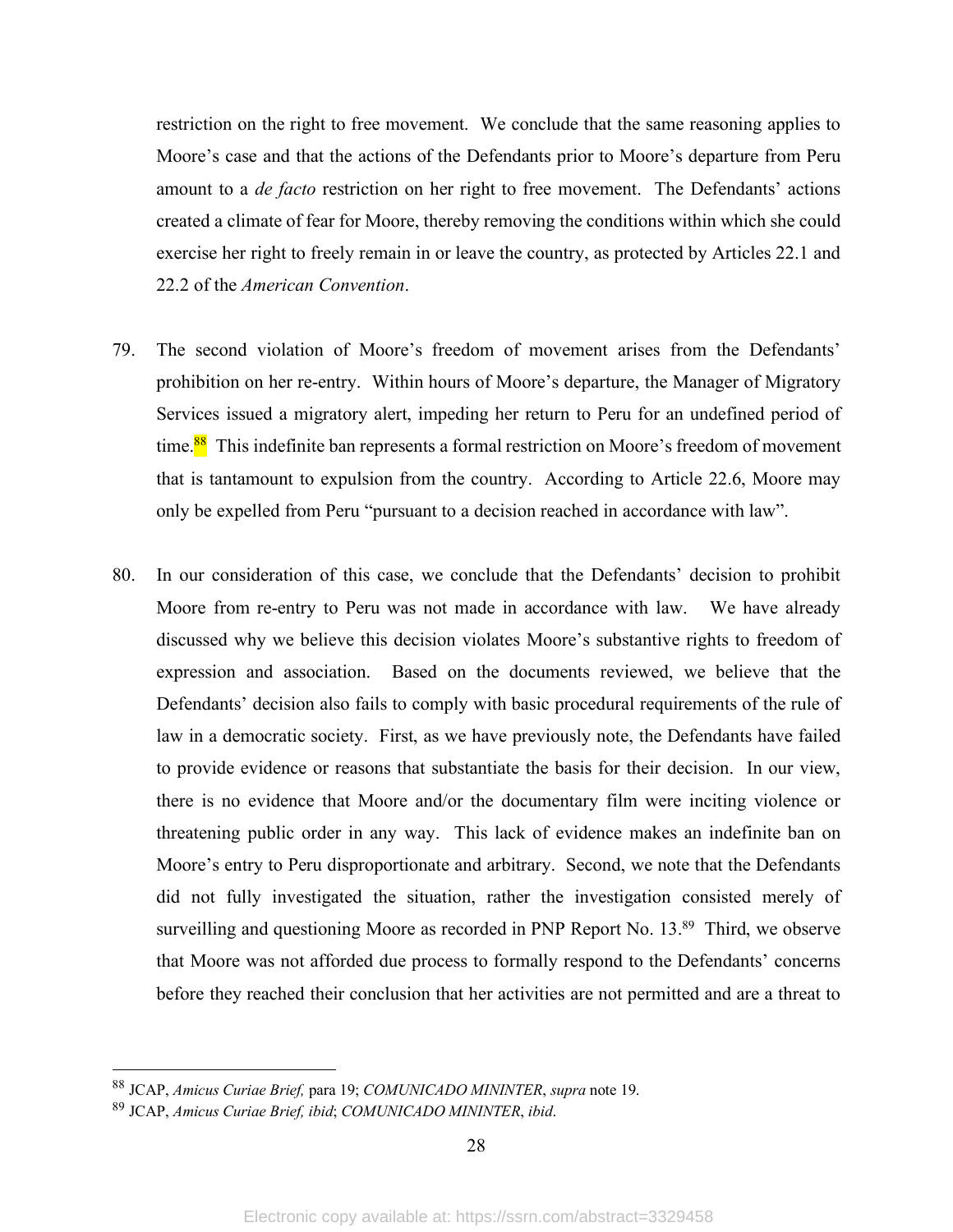public order. These conclusions were made public (and known to Moore) only after authorities had released Moore from police custody.

81. For these reasons, we submit that the Defendants have violated Moore's right to freedom of mobility under Articles 22.1 and 22.2 which includes the right to freely and lawfully remain in the country or to leave without fear. In addition, we submit that the Defendants' decision to prohibition Moore's re-entry to Peru was not made in accordance with law, thereby constituting a further violation of Moore's freedom of movement under Article 22.6.

# **PART IV – CONCLUSION**

- 82. In Part 3 of this *amicus curiae*, we emphasized that international human rights bodies have widely recognized the vulnerability of HRDs, particularly those specializing in issues related to mining and oil extraction. In our view, there can be no doubt that Moore is a HRD working to protect the social, economic and environmental rights of communities in Latin America affected by the operations of Canadian mining companies.
- 83. The determination of Moore's habeas corpus claim will set an important precedent because it requires Peruvian courts to consider the scope of human rights protection that Peruvian authorities must afford to HRDs in Peru, including non-citizen and non-residents like Jennifer Moore. In this *amicus* brief, we have argued that Article 1.1 of the *American Convention* requires Peru to extend human rights protections to HRDs who are subject to its jurisdiction, which includes HRDs like Moore who visit Peru with a tourist visa.
- 84. We have also argued that the known facts of Moore's activities in Peru in the defence of human rights do not support the Defendants' conclusion that Moore is a threat to public order. On this basis, we conclude that the Defendants' prohibition on Moore's re-entry to Peru contravenes Articles 13 and 16 of the *American Convention* because it obstructs Moore's capacity to collaborate, associate and communicate with Peruvians. Moreover, this same violation is perpetrated against the rights of any Peruvian who seeks to collaborate, associate or communicate directly with Moore. Furthermore, we submit that these violations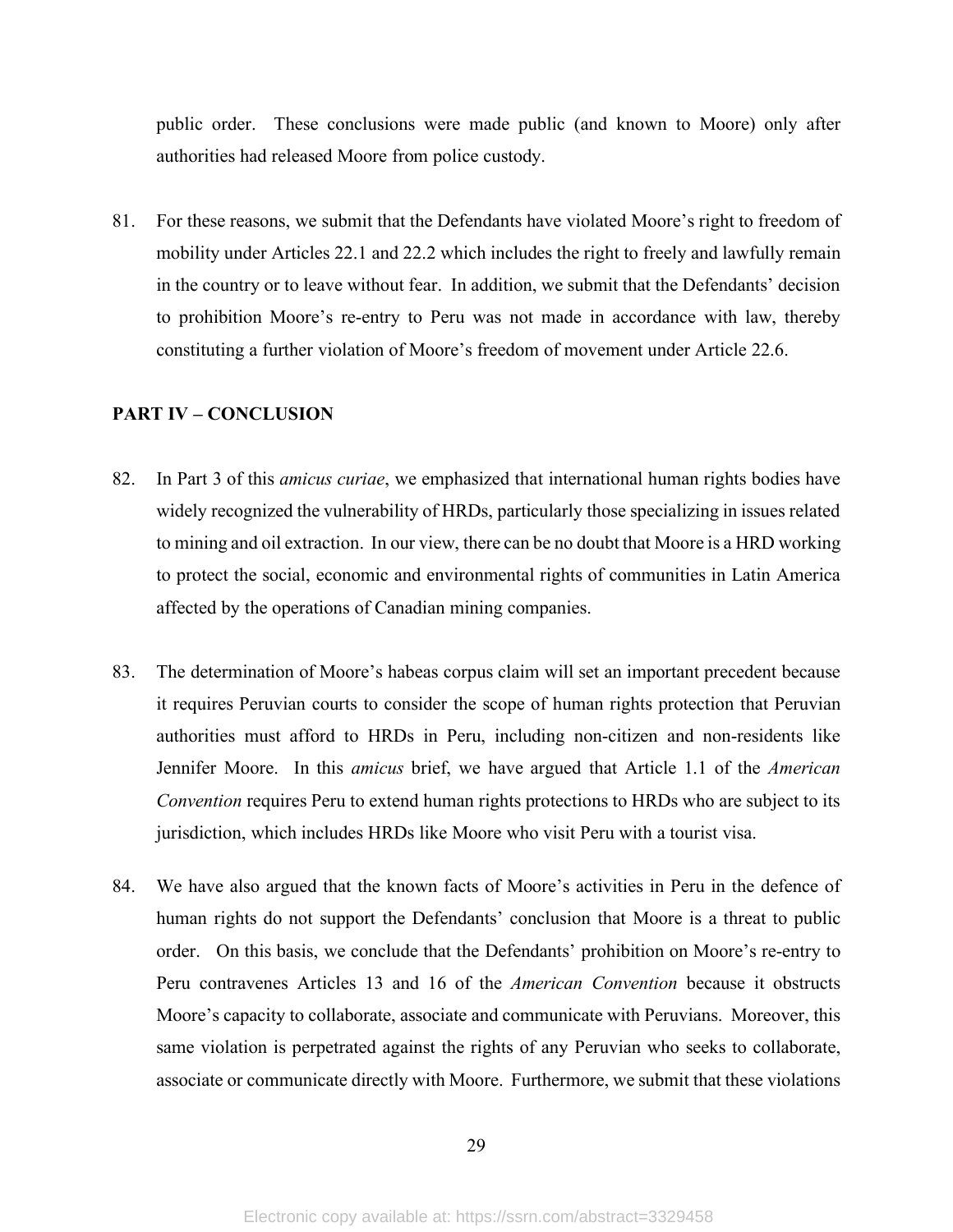of Articles 13 and 16 flow from the violation of Moore's freedom of movement, protected by Article 22. This violation first occurred when Moore fled Peru in fear, and it persists while she is prohibited from returning.

- 85. On the basis of our submission that the Defendants have violated Moore's rights to free expression, association, and mobility, recognized in Articles 13, 16, and 22, respectively, of the *American Convention*, we further conclude that the Defendants have failed to fulfill their obligations under Article 1.1 to ensure that Moore enjoys the free and full exercise of these rights and freedoms in Peru's jurisdiction.
- 86. We have noted that the adjudication of the instant case has significance beyond its specific facts. The outcome will have far reaching implications for the work of foreign nationals who visit Peru as academics, journalists, artists and activists concerned with the defence of human rights in the context of resource extraction. Given this potential for international ramifications and in light of Peru's obligations in international law, we believe that consideration of this case in conformity with the *American Convention* is vitally important. As such, we hope that the contents of this *amicus* brief are useful to this honorable Court in its determination of Moore' habeas corpus claim.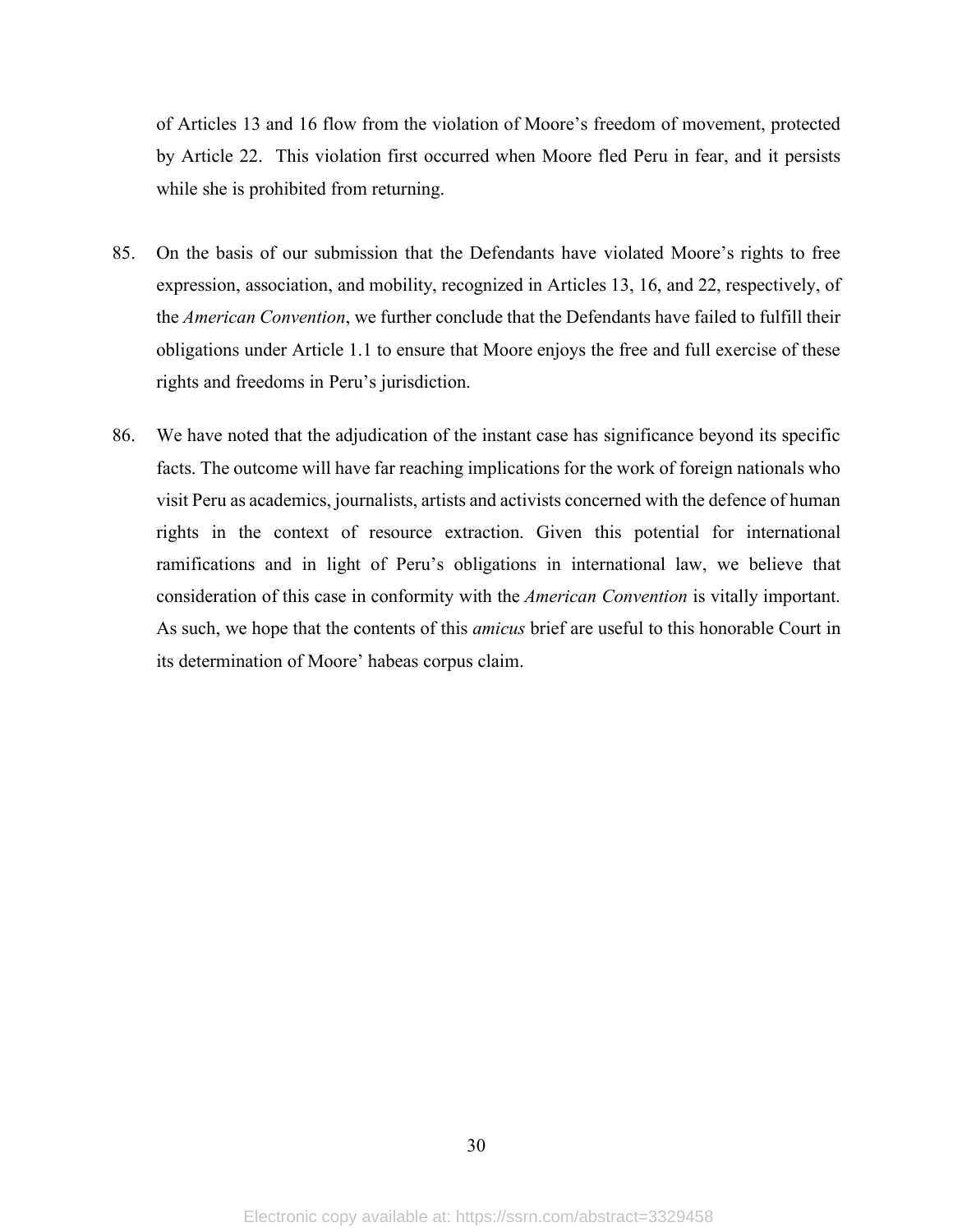# **TABLE OF AUTHORITIES**

#### INTERNATIONAL TREATIES

- OAS, General Assembly, *American Convention on Human Rights, "Pact of San Jose", Costa Rica*, November 22, 1969.
- OAS, Inter-American Commission on Human Rights, *Background and Interpretation of the Declaration of Principles,* Washington, DC, October 2000 <http://www.oas.org/en/iachr/expression/showarticle.asp?artID=132&lID=1>.
- OAS, Inter-American Commission on Human Rights, *Declaration of Principles on Freedom of Expression,* Washington, DC, October 2000 <http://www.oas.org/en/iachr/expression/showarticle.asp?artID=26&lID=1>.

#### **JURISPRUDENCE**

- *Human Rights Defender et al v Guatemala* (2014), Preliminary Objections, Merits, Reparations and Costs, Inter-Am Ct HR (Ser C) No 283.
- *Ivcher Bronstein v Peru* (2001), Merits, Reparations and Costs, Inter-Am Ct HR (Ser C) No 74.
- *Liakat Ali Alibux v Suriname* (2014), Preliminary Objections, Merits, Reparations and Costs, Inter-Am Ct HR (Ser C) No 276.
- *Lysias Fleury et al v Haiti* (2011), Merits and Reparations, Inter-Am Ct HR (Ser C) No 236.
- *Moiwana Community v Suriname* (2005), Preliminary Objections, Merits, Reparations and Costs, Inter-Am Ct HR (Ser C) No 124.

#### SECONDARY SOURCES

- BHR Hudbay Reply May 10, 2017 at <https://drive.google.com/file/d/0B04WIWWDw5oGb0FJNHZzTm5TSlE/view>.
- Christian Ferreyra, "The Risk of Defending Human Rights: The rising tide of attacks against human rights activists in Latin America", (2016), online: *Oxfam Int'l* <https://oxf.am/2splvkR>.
- *El Montonero* at <http://elmontonero.pe/politica/preparan-emboscada-contra-hudbay-constancia> (published on April 10, 2017).
- Hugh M. Kindred et al., eds, *Internationl Law: Chiefly as Interpreted and Applied in Canada* (Toronto: Emond Montgomery Publications, 2014).

31